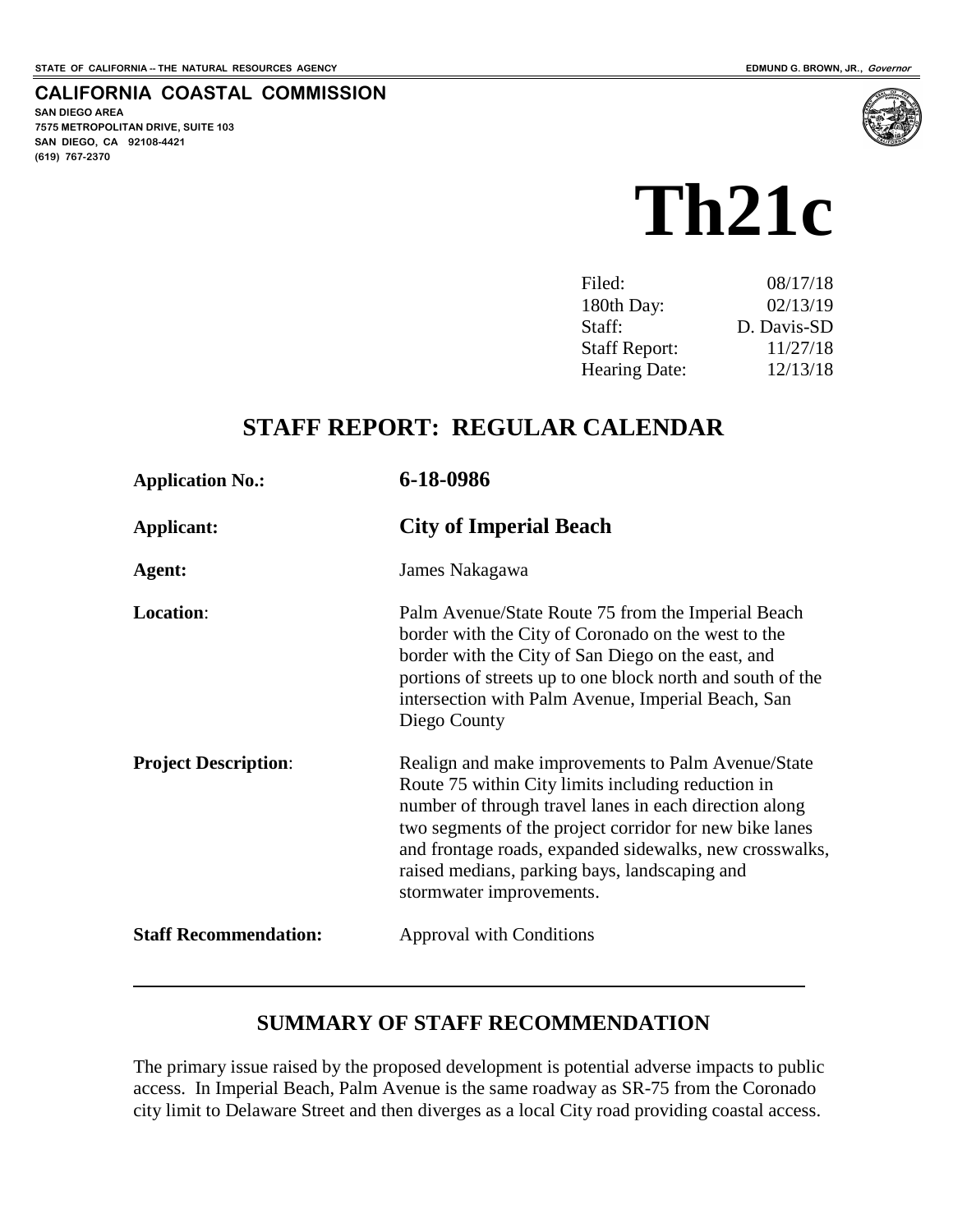The removal and reallocation of vehicular travel lanes have the potential to adversely impact public access to the coast and to adversely impact the coastal route itself as a recreational amenity. However, in the case of the proposed project, the improvements are expected to enhance public access by promoting alternative transit and multi-modal opportunities while still allowing for an acceptable level of service by not exacerbating traffic conditions at major intersections and roadway segments for vehicles traveling through this corridor. The City has redesigned the project to remove several proposed raised medians along the project corridor that could potentially impact bus circulation.

Palm Avenue is a critical transportation corridor and the proposed project will benefit public access and circulation during the project's lifespan. The City prepared a city-wide sea level rise vulnerability assessment that showed that portions of Palm Avenue/SR-75 would be at risk from coastal hazards by the year 2100. New development should be planned and located to be safe from hazards and may not require structural protection during its entire lifespan. However, the City of Imperial Beach is constrained on nearly all sides by large bodies of water and will need to address coastal hazards that will be exacerbated by sea level rise in a comprehensive manner. The City is currently working on a comprehensive LCP Update that will identify adaptation strategies to address the vulnerabilities identified in the assessment. The proposed project will not increase the project corridor's vulnerability to coastal hazard risks. Thus, at this time, the proposed project can be found consistent with the hazard policies of the Coastal Act.

The project will be carried out in phases over a ten-year period. Pockets of staging and construction areas throughout the corridor could impair access for coastal visitors if sidewalks or travel lanes are closed to make the proposed improvements. **Special Condition #3** requires the applicant to prepare and submit a Staging Area and Public Access Plan that always leaves one vehicular travel lane open if a road is temporarily closed and does not usurp public parking spaces for staging areas.

The project will add new green street features such as bioswales, bioretention basins, and storm drains to capture and filter stormwater runoff before it reaches coastal waters. New landscaping in the medians and sidewalks will reduce the amount of impervious surface in the project corridor. **Special Condition #5** requires the applicant to submit a Construction Pollution Prevention Plan, prepared by a licensed engineer, that incorporates BMPs designed to address contaminants associated with construction activity. **Special Condition #6** requires that all excavated material be disposed of in a legal site outside of the Coastal Zone.

The project area is composed of an existing roadway that is surrounded primarily by existing urban development. No sensitive habitat areas are located within the project area; however, several palm trees that are located in the roadway median are proposed to be removed or relocated. The City acknowledges that these trees could potentially support active nests for various nesting birds species and that any removal/relocation of the trees during the breeding season of the nesting birds could harm the birds. Thus, **Special Condition #4** prohibits the removal or relocation of palm trees within the project corridor from February 1 to September 15 of any year.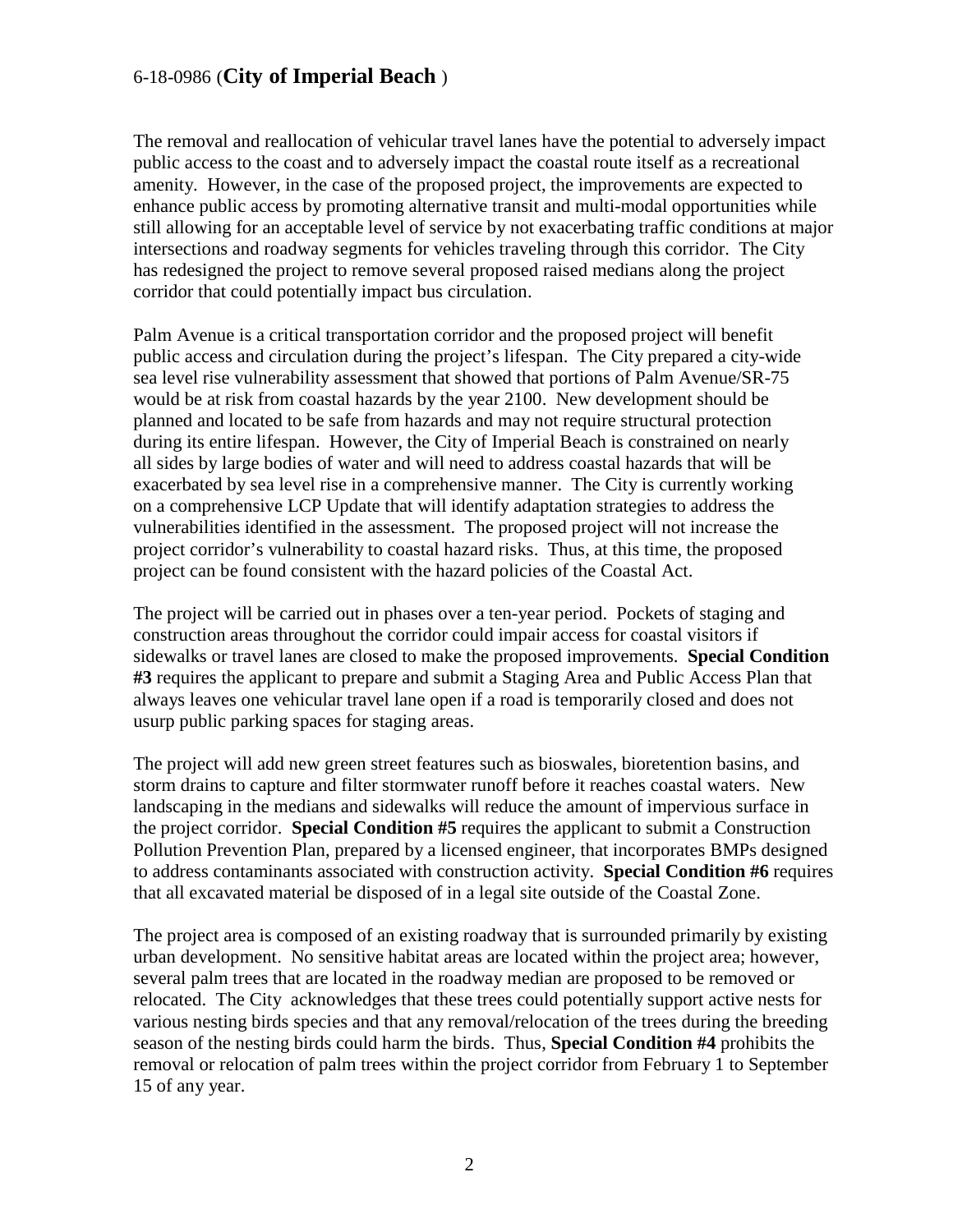New landscaping will consist of both low-lying vegetation and mature street trees. Former salt evaporation pond (Pond 10A), is visible from SR-75 and is designated as a visual resource in the City's certified LCP. Mature trees planted between the highway and Pond 10A have the potential to obstruct public views of the pond and the San Diego Bay. **Special Condition #2** requires the applicant to submit final landscaping plans that limit the height of landscaping on the east side of Palm Avenue between SR-75 and Pond 10A to three feet at maturity.

Commission staff recommends **approval** of coastal development permit application 6-18- 0986 as conditioned.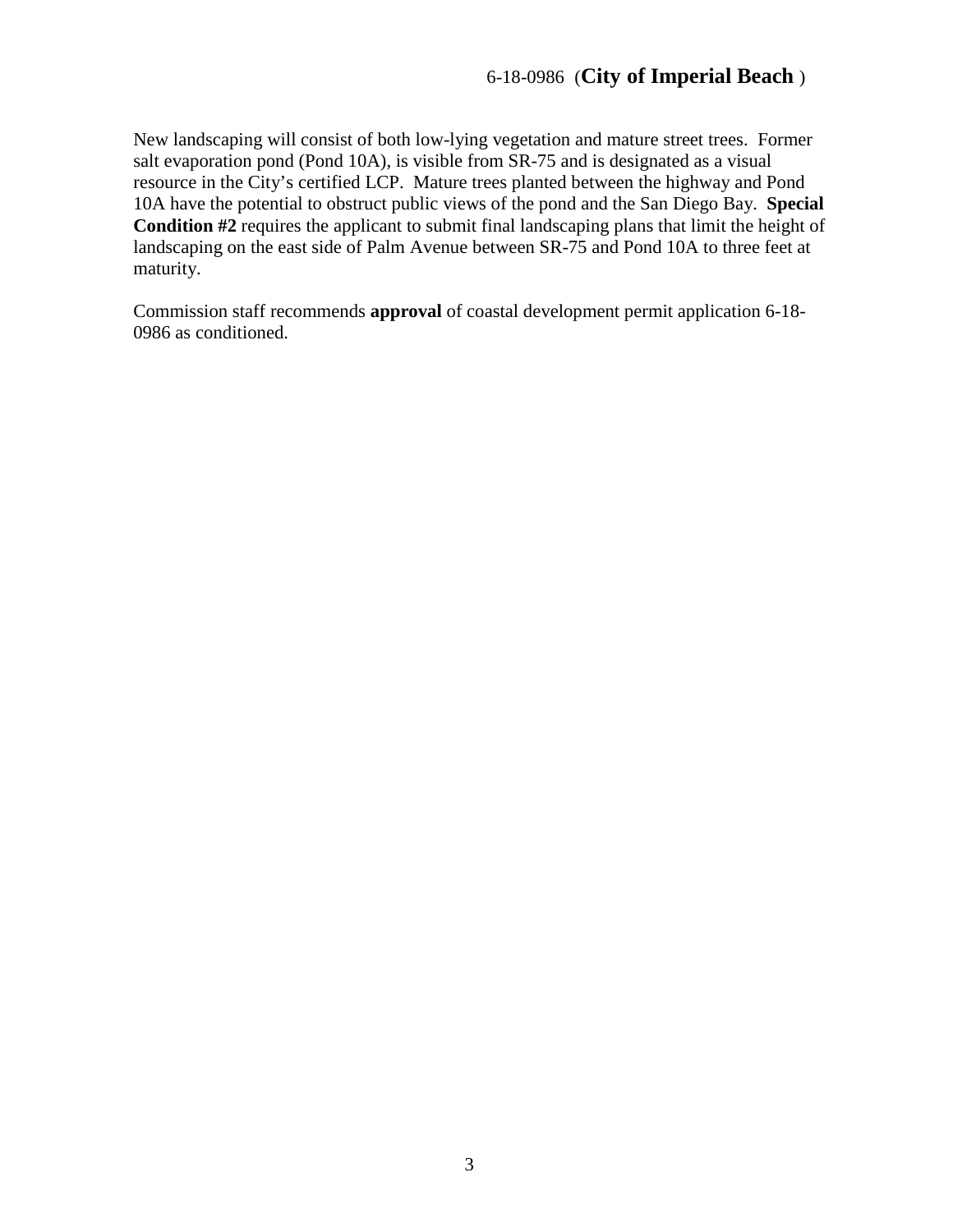# **TABLE OF CONTENTS**

| A.         |  |
|------------|--|
| <b>B</b> . |  |
| C.         |  |
| D.         |  |
| Ε.         |  |
| F.         |  |
| G.         |  |
| Н.         |  |
|            |  |

# **APPENDICES**

Appendix A – [Substantive File Documents](#page-20-0)

# **EXHIBITS**

Exhibit 1 – [Location Map](https://documents.coastal.ca.gov/reports/2018/12/th21c/th21c-12-2018-exhibits.pdf) Exhibit 2 – [Lane Reductions](https://documents.coastal.ca.gov/reports/2018/12/th21c/th21c-12-2018-exhibits.pdf) Exhibit 3 – [Raised Islands](https://documents.coastal.ca.gov/reports/2018/12/th21c/th21c-12-2018-exhibits.pdf) Exhibit 4 – [Landscape Height Limit](https://documents.coastal.ca.gov/reports/2018/12/th21c/th21c-12-2018-exhibits.pdf) Exhibit 5 – [Project Corridor Segments](https://documents.coastal.ca.gov/reports/2018/12/th21c/th21c-12-2018-exhibits.pdf) Exhibit 6 – View of Pond 10A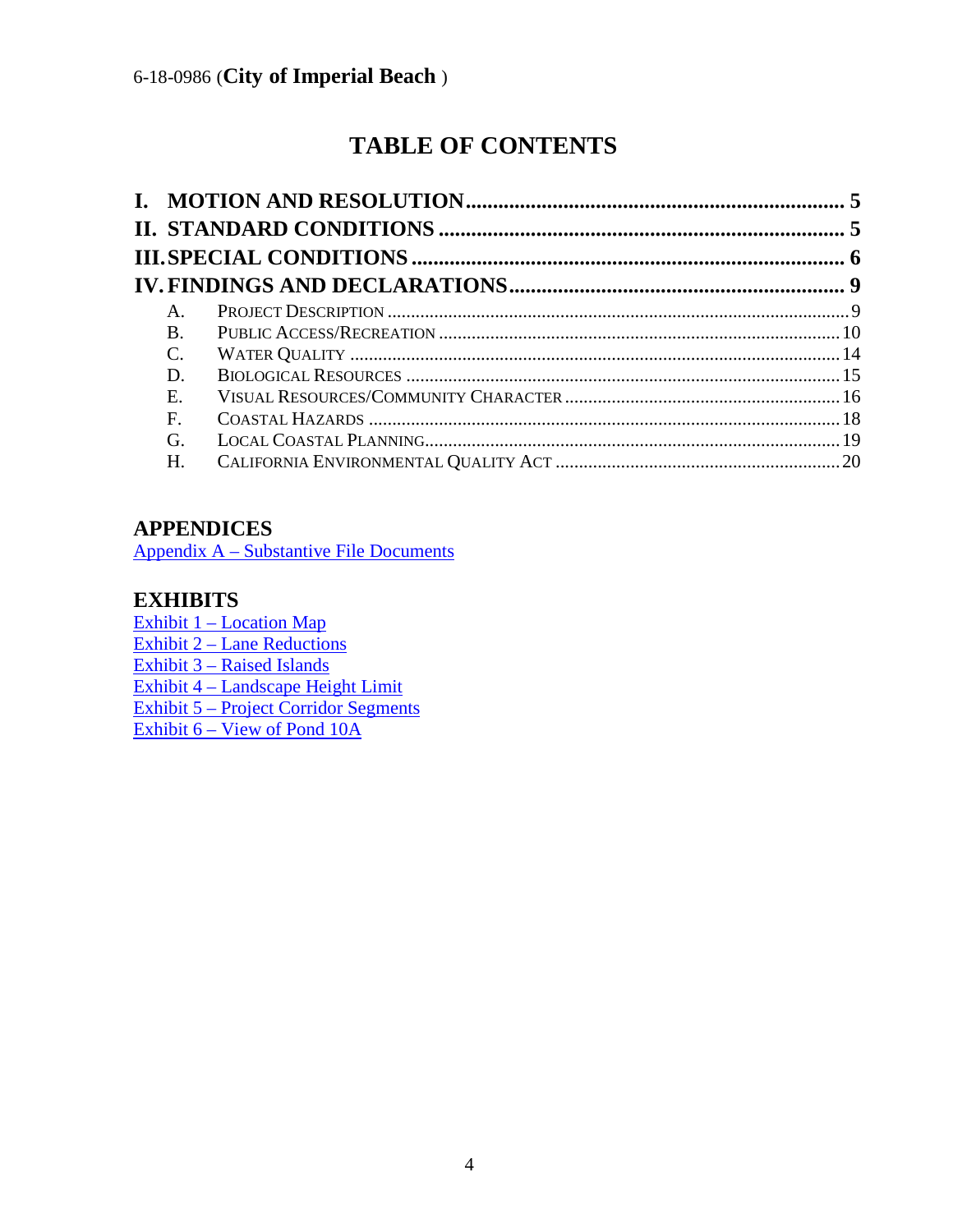# <span id="page-4-0"></span>**I. MOTION AND RESOLUTION**

#### **Motion:**

*I move that the Commission approve Coastal Development Permit Application No. 6-18-0986 subject to the conditions set forth in the staff recommendation.*

Staff recommends a **YES** vote on the foregoing motion. Passage of this motion will result in conditional approval of the permit and adoption of the following resolution and findings. The motion passes only by affirmative vote of a majority of the Commissioners present.

#### **Resolution:**

*The Commission hereby approves coastal development permit 6-18-0986 and adopts the findings set forth below on grounds that the development as conditioned will be in conformity with the policies of Chapter 3 of the Coastal Act and will not prejudice the ability of the local government having jurisdiction over the area to prepare a Local Coastal Program conforming to the provisions of Chapter 3. Approval of the permit complies with the California Environmental Quality Act because either 1) feasible mitigation measures and/or alternatives have been incorporated to substantially lessen any significant adverse effects of the development on the environment, or 2) there are no further feasible mitigation measures or alternatives that would substantially lessen any significant adverse impacts of the development on the environment.*

# <span id="page-4-1"></span>**II. STANDARD CONDITIONS**

This permit is granted subject to the following standard conditions:

- 1. **Notice of Receipt and Acknowledgment**. The permit is not valid and development shall not commence until a copy of the permit, signed by the permittee or authorized agent, acknowledging receipt of the permit and acceptance of the terms and conditions, is returned to the Commission office.
- 2. **Expiration.** If development has not commenced, the permit will expire two years from the date on which the Commission voted on the application. Development shall be pursued in a diligent manner and completed in a reasonable period of time. Application for extension of the permit must be made prior to the expiration date.
- 3. **Interpretation.** Any questions of intent of interpretation of any condition will be resolved by the Executive Director or the Commission.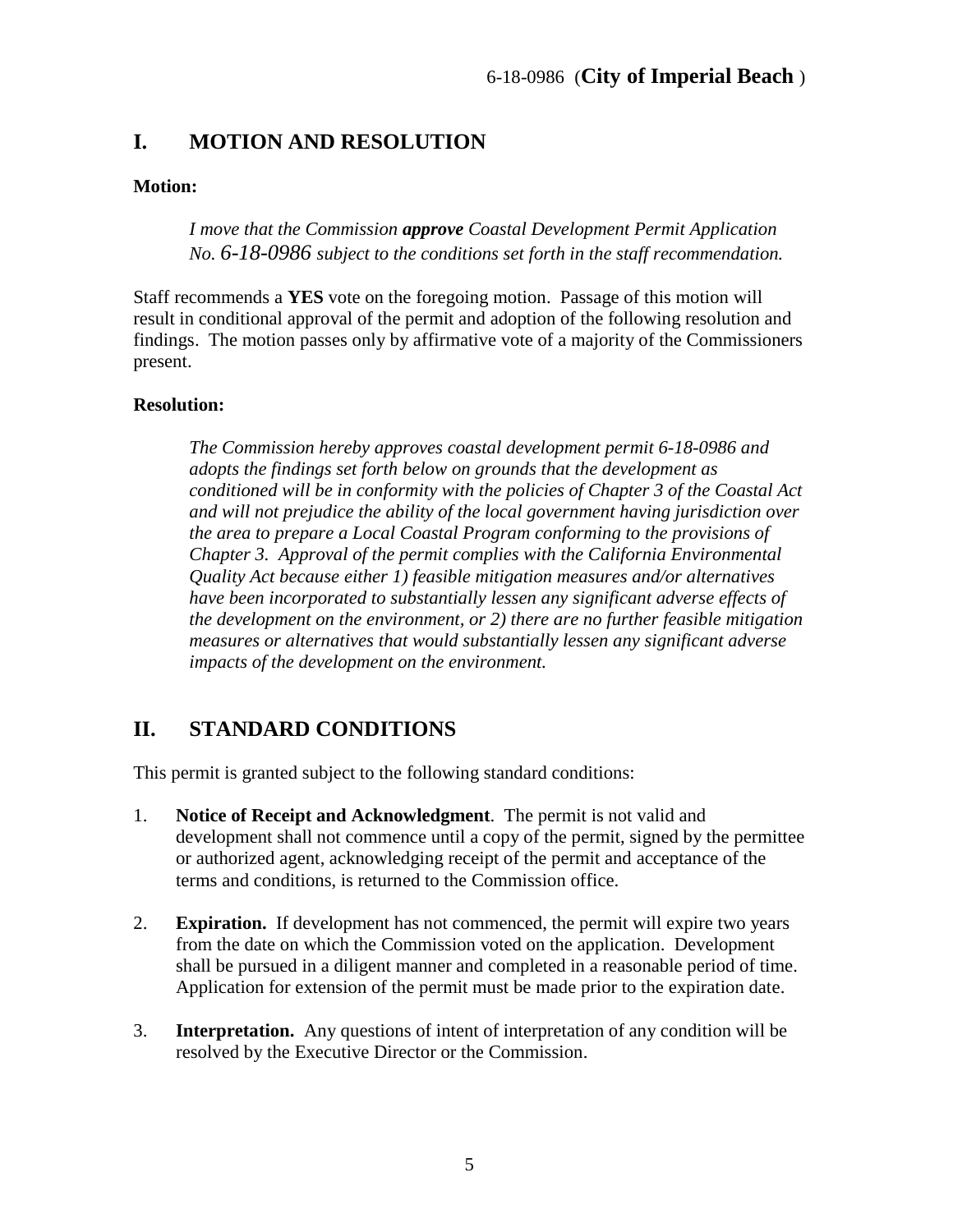- 4. **Assignment.** The permit may be assigned to any qualified person, provided assignee files with the Commission an affidavit accepting all terms and conditions of the permit.
- 5. **Terms and Conditions Run with the Land.** These terms and conditions shall be perpetual, and it is the intention of the Commission and the permittee to bind all future owners and possessors of the subject property to the terms and conditions.

# <span id="page-5-0"></span>**III. SPECIAL CONDITIONS**

This permit is granted subject to the following special conditions:

- 1. **Revised Final Plans.** 
	- (a) **PRIOR TO ISSUANCE OF THE COASTAL DEVELOPMENT PERMIT,** the applicant shall submit, for the review and written approval of the Executive Director, one full-size set of revised construction plans that are in substantial conformance with the 30% design plans prepared by Project Design Consultants, received 7/7/16, except that they shall comply with the following:
		- i. Remove raised islands delineating the eastbound and westbound frontage roads, paralleling Palm Avenue to the north and south.
		- ii. Restripe Palm Avenue in place of the raised islands to delineate the frontage roads from Palm Avenue.
	- (b) The applicants shall undertake development in conformance with the approved final plans unless the Commission amends this permit or the Executive Director provides a written determination that no amendment is legally required for any proposed minor deviations.

#### 2. **Landscape Plans.**

- (a) **PRIOR TO ISSUANCE OF THE COASTAL DEVELOPMENT PERMIT,** the applicant shall submit, for review and written approval by the Executive Director, two (2) full-size sets of final landscaping plans prepared by a licensed landscape architect or a qualified resource specialist. The landscaping plans shall be reviewed and approved by the MIG landscape architect to ensure that the plans are in conformance with the consultants' recommendations. The consulting landscape architect or qualified landscape professional shall certify in writing that the final Landscape plans are in conformance with the following requirements:
	- i. A plan showing the type, size, extent, and location of all proposed vegetation and any necessary irrigation.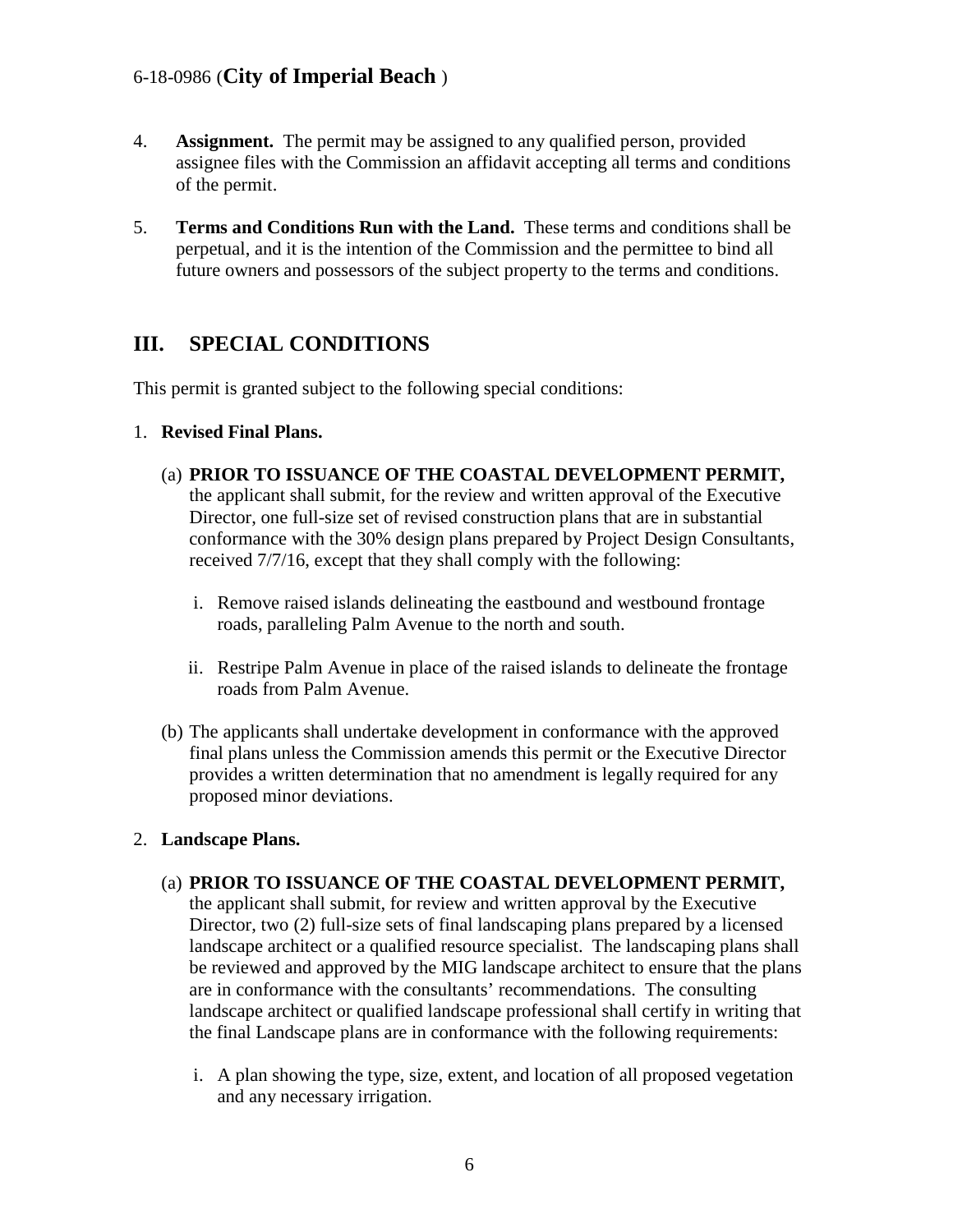- ii. Only drought-tolerant native or non-invasive plant materials may be planted throughout the project site. No plant species listed as problematic and/or invasive by the California Native Plant Society, the California Invasive Plant Council, or as may be identified from time to time by the State of California shall be employed or allowed to naturalize or persist on the site. No plant species listed as 'noxious weed' by the State of California or the U.S. Federal Government shall be planted.
- iii. Low-flow efficient irrigation systems shall be utilized. Any irrigation system shall be designed with drip lines, where feasible; check valves at low points to reduce excess drainage; automatic controllers; rainy weather shut off controls; and, if rotor heads are used, minimal head coverage overlap.
- iv. No landscaping taller than three feet at maturity, including raised planters, may be utilized on the east side of the highway in the area between SR-75 and Pond 10A as identified in [Exhibit No. 4.](https://documents.coastal.ca.gov/reports/2018/12/th21c/th21c-12-2018-exhibits.pdf)
- (b) The permittee shall undertake the development in accordance with the approved final landscape plans. Any proposed changes to the approved final plans shall be reported to the Executive Director. No changes to the approved final plans shall occur without a Coastal Commission approved amendment to this coastal development permit unless the Executive Director determines that no amendment is legally required.

#### 3. **Staging Area & Public Access Plan.**

- (a) **PRIOR TO ISSUANCE OF THE COASTAL DEVELOPMENT PERMIT**, the applicant shall submit to the Executive Director for review and written approval, final plans indicating the location of access corridors to the construction site and staging areas. The final plans shall indicate that:
	- i. Continuous public access on Palm Avenue/SR-75 shall be maintained at all times for the duration of construction. The plan shall include a description of the methods (including signs, fencing, etc.) by which safe public access to or around construction and/or staging areas shall be maintained during all project operations.
	- ii. Lane closures on Palm Avenue/SR-75 shall be avoided, to the extent feasible. However, if lane closures are unavoidable, then at least one travel lane shall remain open in each direction.
	- iii. No overnight storage of equipment, construction materials, or excavated materials shall occur within public parking spaces. Stockpiles shall be located away from drainage courses, covered at all times and contained with runoff control measures.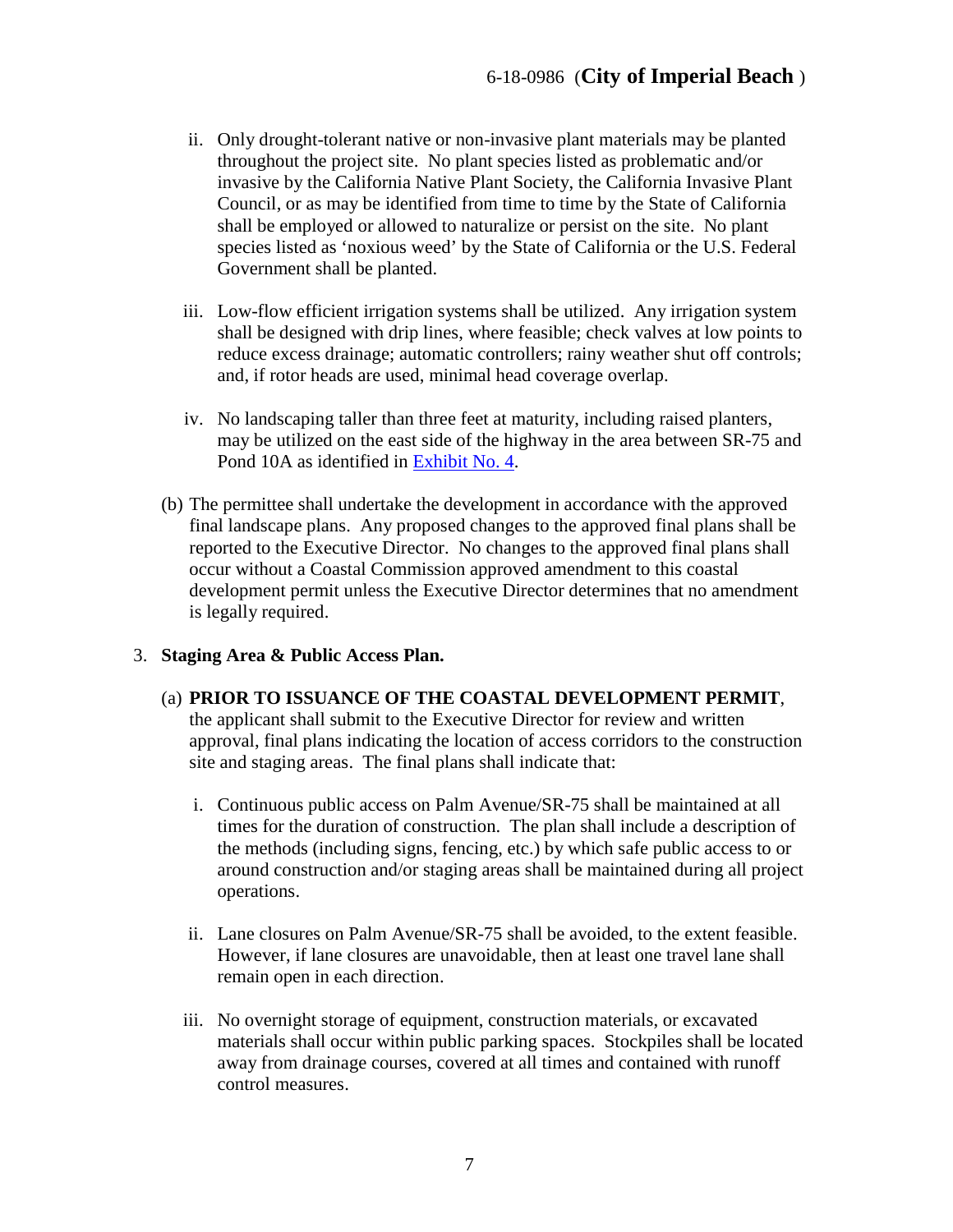- iv. Storage and staging areas shall be located in a manner that has the least impact on vehicular and pedestrian traffic along Palm Avenue.
- (b) The permittee shall undertake the development in accordance with the approved plans. Any proposed changes to the approved plans shall be reported to the Executive Director. No changes to the plans shall occur without a Coastal Commission approved amendment to this coastal development permit unless the Executive Director determines that no amendment is required.
- 4. **Sensitive Species/Timing**. To avoid potential impacts to nesting bird species, removal or relocation of palm trees shall not be permitted between the dates of February 1 to September 15 of any year, unless approved in writing by the California Department of Fish and Wildlife and/or the U.S. Fish and Wildlife Service.

#### 5. **Construction Pollution Prevention Plan**.

- (a) **PRIOR TO CONSTRUCTION**, a Construction Pollution Prevention Plan (CPPP), prepared and signed by a licensed engineer, shall be submitted for review and approval of the Executive Director. The plan shall incorporate the Best Management Practices cited in the 30% design plans prepared by Project Design Consultants, received 7/7/16, and the Final Mitigated Negative Declaration adopted by the City on Imperial Beach in February 2016 (SCH #2015041055). In addition, the CPPP shall comply with the following requirements:
	- i. Sidewalks shall integrate paver-brick sections or decomposed granite strips, and curb-gutters shall use permeable concrete to achieve additional runoff infiltration.
	- ii. Trash screens or trash capture BMPs shall be provided on all storm drain inlets.
	- iii. Pedestrian areas and parking lots shall provide appropriate trash, cigarette, and recycling receptacles, and pet waste stations.
	- iv. The damage or removal of non-invasive vegetation (including trees, native vegetation, and root structures) during construction shall be minimized, to achieve water quality benefits such as transpiration, vegetative interception, pollutant uptake, shading of waterways, and erosion control.
	- v. Soil compaction due to construction activities shall be minimized to retain the natural stormwater infiltration capacity of the soil.
	- vi. The use of temporary erosion and sediment control products (such as fiber rolls, erosion control blankets, mulch control netting, and silt fences) that incorporate plastic netting (such as polypropylene, nylon, polyethylene, polyester, or other synthetic fibers) shall be avoided, to minimize wildlife entanglement and plastic debris pollution.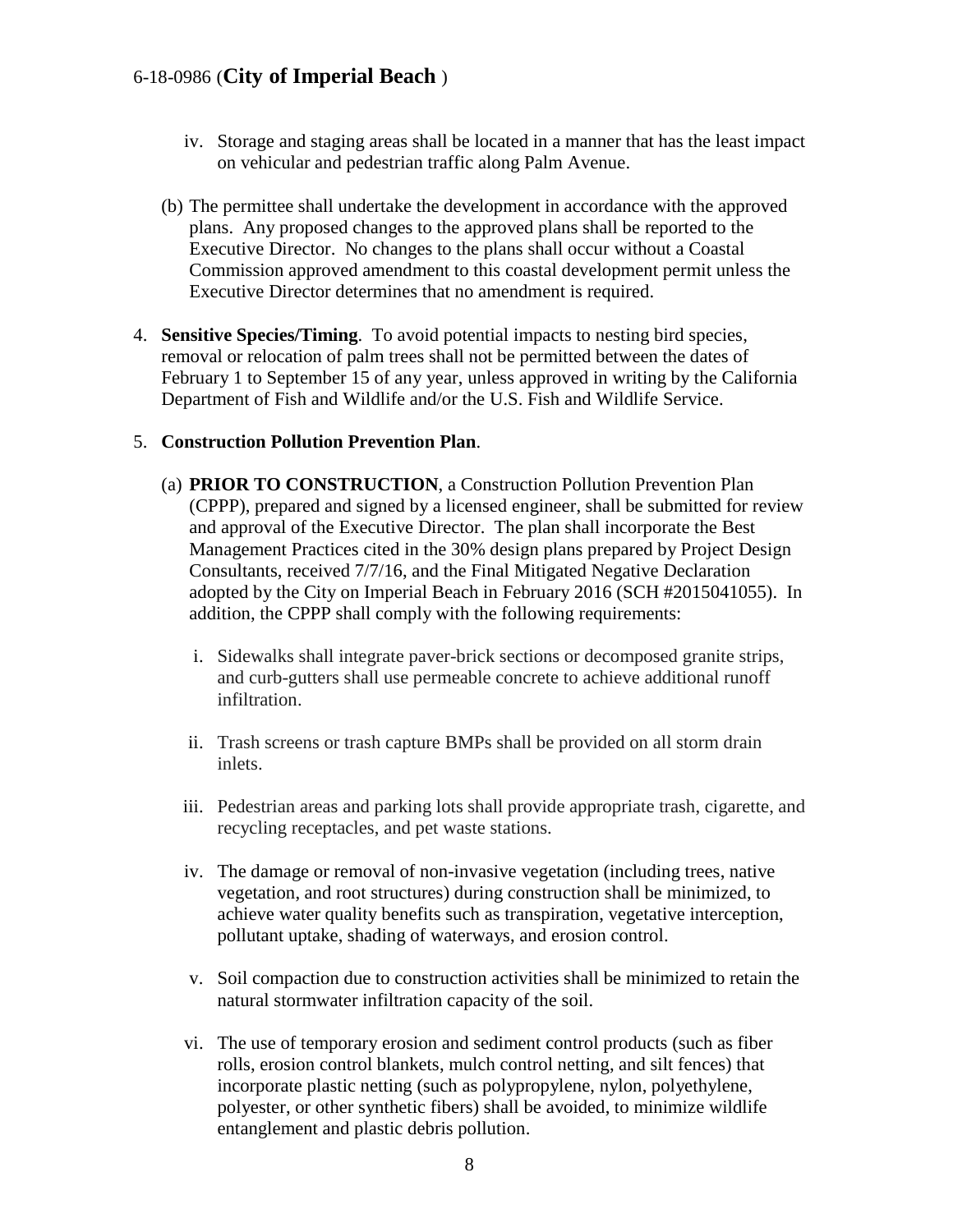- vii. Staging and storage of construction equipment and materials shall occur in inland areas at least fifty feet from coastal waters, drainage courses, and storm drain inlets, if feasible. Upon a showing of infeasibility, the applicant may submit a request for review and written approval to the Executive Director for staging and storage of construction equipment and material closer than fifty feet from coastal water, drainage courses, and storm drain inlets. Construction is prohibited outside of the defined construction, staging, and storage areas.
- 6. **Disposal of Graded Material.** All excess spoils exported from the project site must be disposed of at a legal site outside of the coastal zone. Disposal of graded materials within the coastal zone shall require a new Coastal Development Permit or an amendment to this permit.

# <span id="page-8-0"></span>**IV. FINDINGS AND DECLARATIONS**

## <span id="page-8-1"></span>**A. PROJECT DESCRIPTION**

The proposed project is realignment and improvements to Palm Avenue/State Route (SR) 75 in order to improve safety and make the street more pedestrian- and bicycle-friendly. The scope of the improvements runs from the City of Imperial Beach border with Coronado on the west, extending approximately 1.2 miles east to the border with the City of San Diego [\(Exhibit #1\)](https://documents.coastal.ca.gov/reports/2018/12/th21c/th21c-12-2018-exhibits.pdf). Most of the proposed improvements will take place on the existing lane configuration, but the project will reduce one eastbound and westbound vehicular travel lane from three lanes to two on two segments of Palm Avenue/SR-75 [\(Exhibit #2\)](https://documents.coastal.ca.gov/reports/2018/12/th21c/th21c-12-2018-exhibits.pdf). For the first segment, from 7th Street to Delaware Street, the elimination of one vehicular lane will be used to create a dedicated bicycle lane in both directions. On the second segment, from 9th Street to Florida Street, the lane reduction will be used to create two new frontage roads paralleling Palm Avenue to the north and south. The new frontage roads are intended to service slower traffic seeking access to businesses and street parking lining the corridor. The frontage roads will function as "sharrows" (shared bicycle and car lanes) to connect bicyclists with the dedicated bike lanes on either side of the 9th Street to Florida Street segment.

New parking bays located south of the 10th Street/Palm Avenue and 11th Street/Palm Avenue intersections will add eleven new public parking spaces along the corridor, and some existing public parking spaces along the corridor will be shifted from Palm Avenue/SR-75 to the intersecting side streets between Emory and Florence Street. Other improvements include expanded sidewalks, intersection bulb-outs, crosswalks, medians, bus turnout bays, new landscaping, and stormwater improvements.

The project will be carried out in three phases over a ten-year period. The City estimates that construction will take approximately three-and-a-half years to complete but will be spread out over the ten-year period. Construction activities will occur in segments as funding becomes available and will begin on the western end of the corridor and move east from intersection to intersection.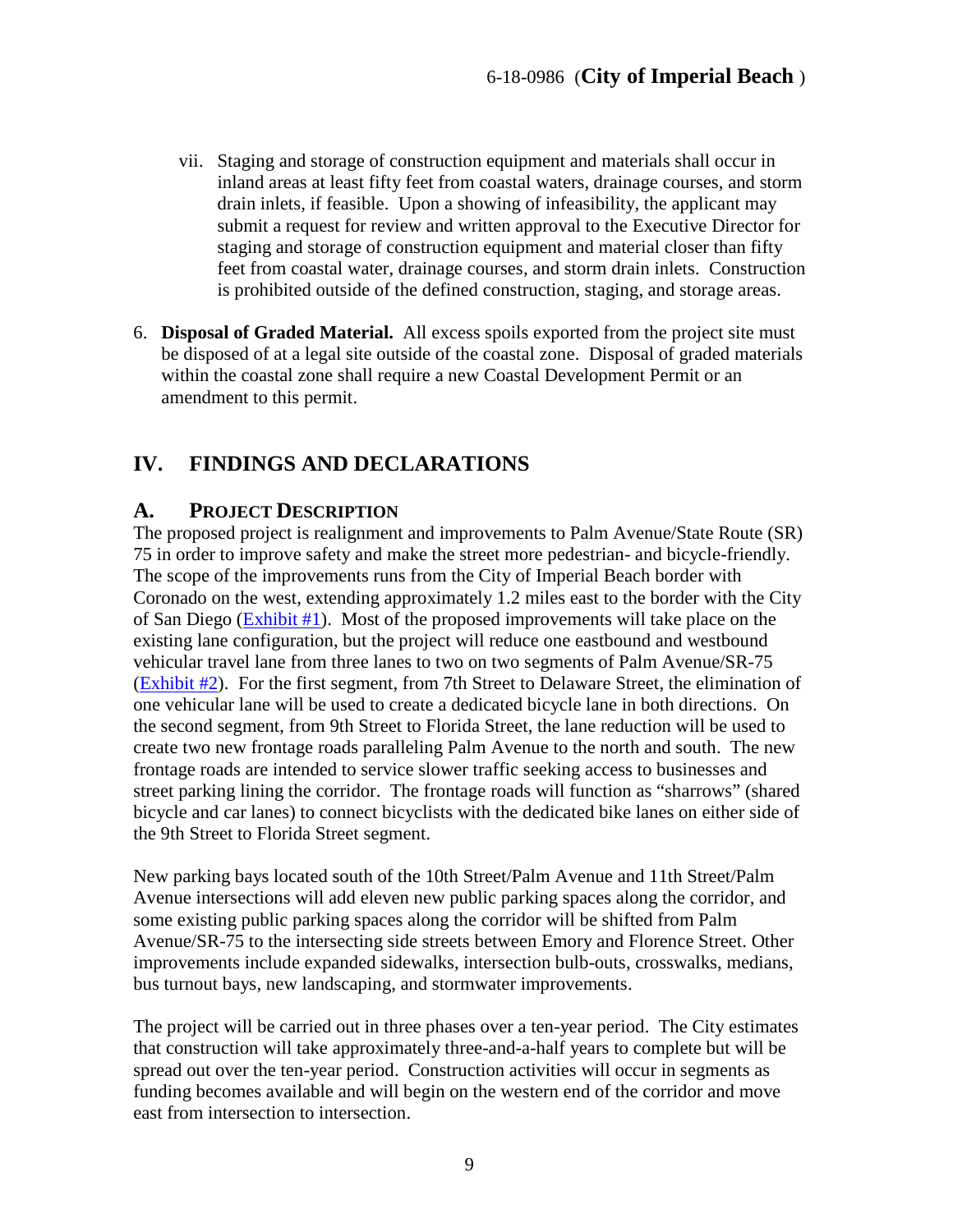The City of Imperial Beach has a certified LCP, and a majority of the proposed project is located within the City of Imperial Beach's non-appealable permit jurisdiction. However, the west end segment of the project is located partially in the City's appealable permit jurisdiction and partially within the Coastal Commission's original permit jurisdiction. The Commission and the City of Imperial Beach have agreed to consolidate the permit action. Section 30601.3(b) states that the standard of review for a consolidated CDP application is Chapter 3 policies of the Coastal Act, with the City's LCP used as guidance.

## <span id="page-9-0"></span>**B. PUBLIC ACCESS/RECREATION**

Section 30210 of the Coastal Act states:

*In carrying out the requirement of Section 4 of Article X of the California Constitution, maximum access, which shall be conspicuously posted, and recreational opportunities shall be provided for all the people consistent with public safety needs and the need to protect public rights, rights of private property owners, and natural resource areas from overuse.*

Section 30212.5 of the Coastal Act states:

*Wherever appropriate and feasible, public facilities, including parking areas or facilities, shall be distributed throughout an area so as to mitigate against the impacts, social and otherwise, of overcrowding or overuse by the public of any single area.* 

Section 30253 of the Coastal Act states:

*New development shall do all of the following: …*

*(d) Minimize energy consumption and vehicle miles traveled.* 

*(e) Where appropriate, protect special communities and neighborhoods that, because of their unique characteristics, are popular visitor destination points for recreational uses.*

Policy C-1 of the Imperial Beach LCP states in part:

*Streets shall be classified as shown in Figure C-5.*

Policy C-22 of the Imperial Beach LCP states in part:

*Parking for both residents and visitors shall be provided as part of new development.*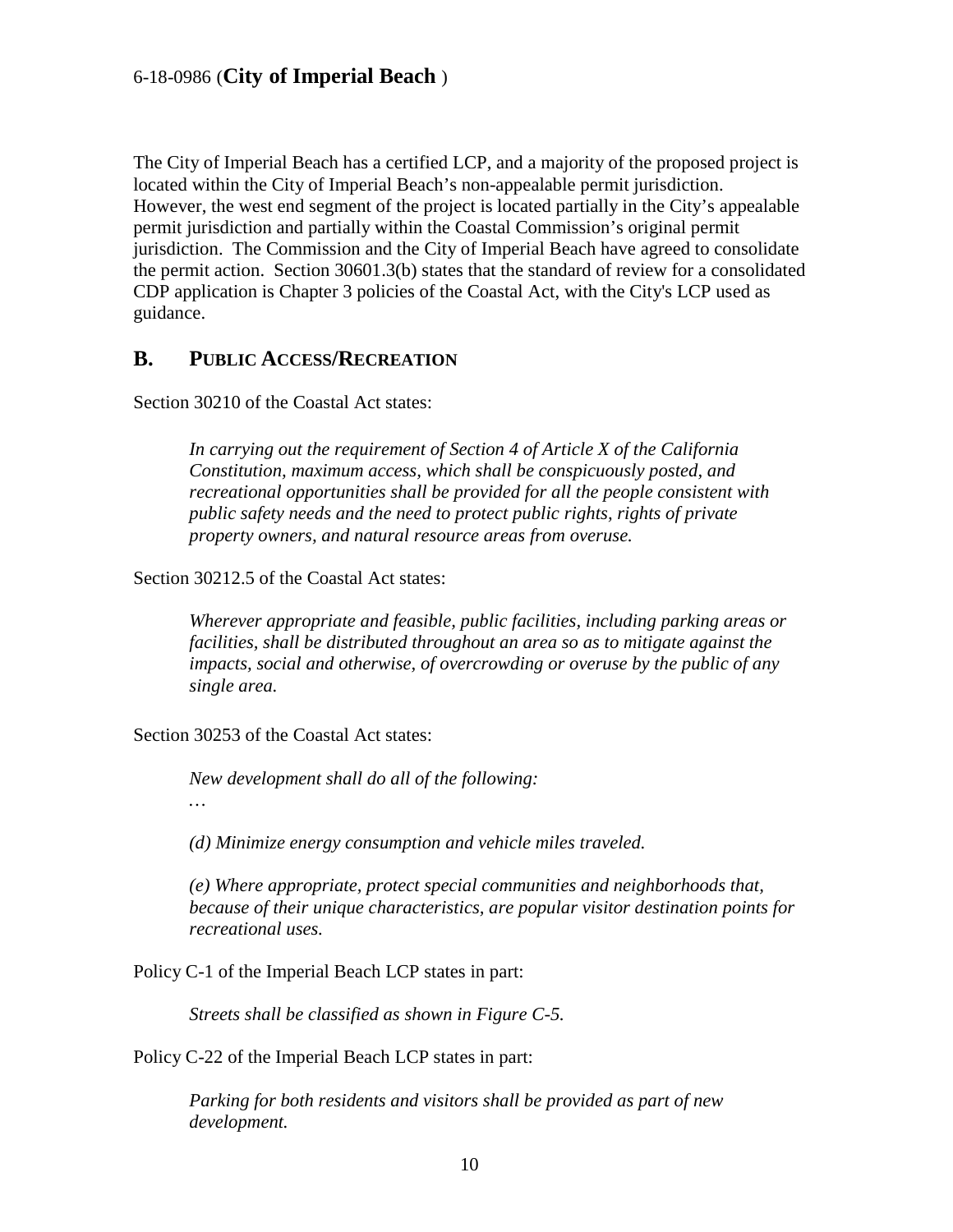Policy P-1 of the Imperial Beach LCP states in part:

*To fully utilize the natural advantages of Imperial Beach's location and climate, a variety of park and recreational opportunities for residents and visitors shall be provided for all ages, incomes, and lifestyles.*

Policy D-8 of the Imperial Beach LCP states in part:

*[ . . .]*

*Public rights of way should be designated not only for the safety and enjoyment of the motorist, but also for the pedestrian, jogger and bicyclist.*

The Coastal Act broadly protects public access for all by providing for maximum access to the coast and enhancing opportunities to recreate at and visit the shoreline. Section 30210 requires that maximum access and recreational opportunities be provided and Section 30212.5 requires that public facilities be distributed throughout an area to mitigate against adverse impacts to the public. The City has indicated that the purpose and intent of the project is to provide a multi-modal transit corridor while implementing traffic calming measures, which is expected to improve pedestrian and bicycle circulation along the corridor. However, slowing vehicle traffic and the removal of travel lanes on a major coastal access route has the potential to adversely impact public access to the coast and to adversely impact the coastal route itself as a recreational amenity, if traffic delays discourage or prevent visitors from using the corridor to access the shoreline.

Palm Avenue/SR-75 is a major public access route to the coast that functions as a 6 Lane Prime Arterial in Imperial Beach from the City of San Diego city limits to Delaware Street. At Delaware Street, Palm Avenue splits from SR-75 and continues west, along Old Palm Avenue, towards Seacoast Drive. Seacoast Drive is the City's primary north/south corridor and also represents the first public road along much of the City's ocean frontage. SR-75 continues north of the split as a 4 Lane Major Street towards the City of Coronado city limits. SR-75 is a state highway that was previously within a rightof-way owned and maintained by Caltrans. In August 2018, the California Transportation Commission approved a request to relinquish the portion of the right-ofway underlying SR-75, within the City's limits, to facilitate the City's proposed project.

The project will remove one vehicular travel lane in both directions (east/west), from three lanes to two, on two road segments of Palm Avenue/SR-75. The first road segment, from 7th to Delaware Street, will be used to create a dedicated bicycle lane in both directions. This street segment currently contains three lanes in each direction. Figure C-5 of the City's certified LCP depicts the segment of SR-75 from 7th to Delaware Street as a 4 Lane Major Street, with two lanes in each direction. Thus, the removal of one lane in each direction will make this segment consistent with its classification in the City's LCP. On the second segment, from 9th to Florida Street, the removal of one travel lane in each direction will be used to create two new frontage roads paralleling Palm Avenue to the north and south. Thus, the total number of lanes will not actually change on this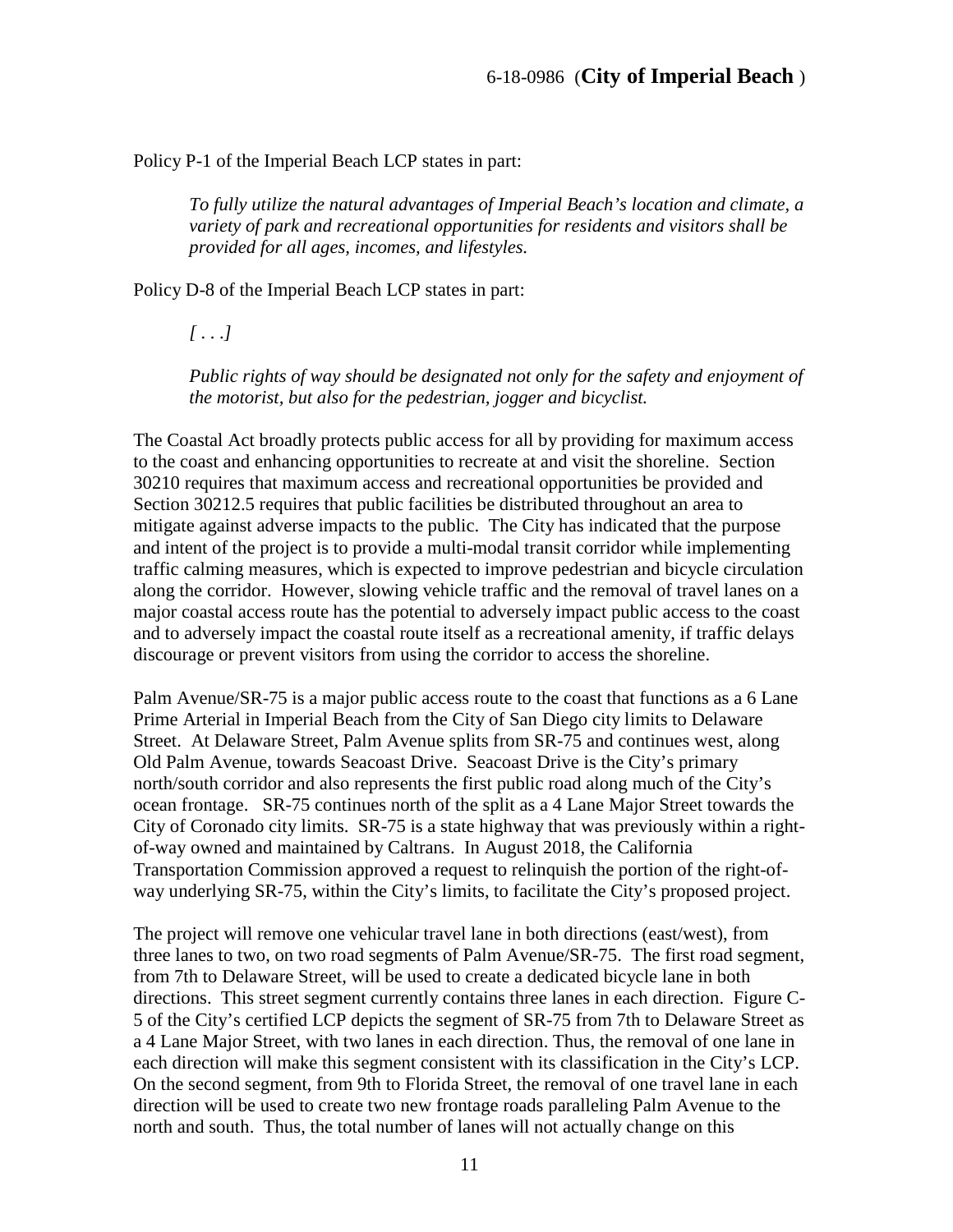segment, but one of the existing through lanes in each direction will be replaced with a frontage road designed to service slower traffic seeking access to businesses and street parking lining the corridor.

The project will reconfigure existing parking spaces along Palm Avenue/SR-75 to make space for the proposed improvements. New parking bays and restriped parking spaces will add eleven new public parking spaces on streets intersecting the corridor. Additionally, the proposed project will enhance non-vehicular access to the coast by widening existing sidewalks and constructing bulb-outs at intersections to reduce the walking distance for pedestrians crossing the street. A dedicated bike lane currently exists on Palm Avenue/SR-75 just east of 13th Street. This project will install a dedicated bike lane in both directions between 13th and Florida Street to connect to the bike lane east of 13th Street. Another dedicated bike lane will be installed from 9th Street to Rainbow Drive, enhancing recreational opportunities along the corridor. The proposed frontage roads will provide shared bicycle access (sharrows) that will connect bicyclists with the proposed dedicated bike lane segments on either end of the corridor.

Under the vehicle miles traveled (VMT) metric, active transportation projects, such as the proposed bicycle and sidewalk improvements, are presumed to reduce VMT unless they are otherwise demonstrated not to. A reduction in VMT can positively impact environmental resources by reducing energy consumption, pollution, and greenhouse gas emissions. Additionally, when reviewing transportation improvement projects, it is important to evaluate changes in level of service, in addition to changes in VMT. The City had a traffic impact analysis report prepared evaluating level of service (LOS) to determine whether any adverse impacts to public access will result from the reduction in travel lanes. The analysis determined the current level of service for each roadway segment and intersection along the corridor and then used regional growth models to anticipate traffic conditions in the year 2035.

Using the most conservative representation of traffic conditions along Palm Avenue/SR-75 when calculating traffic volumes, the report showed that with the proposed lane reconfigurations and other street improvements, the project will not have a substantial adverse impact on travel times through the corridor. A majority of the major intersections and roadway segments along Palm Avenue/SR-75 are expected to operate at an acceptable level of service (LOS D or higher) through 2035, even at peak hour conditions. The exception is the Florida to 13th Street roadway segment and the SR-75/Rainbow Drive intersection. The Florida to 13th Street roadway segment currently operates at LOS C and, without the project, is expected to operate at LOS E in 2035. However, with the project, the roadway segment will still be expected to operate at LOS E in 2035. Thus, the project will not worsen traffic conditions along this segment.

The SR-75/Rainbow Drive intersection currently operates at an acceptable LOS, but by 2035 without the project, is expected to operate at LOS F during the AM peak hour, with a 138.2-second delay, and LOS E during the PM peak hour, with a 66.2-second delay. With the project, by 2035 the intersection is still expected to operate at LOS F and E during the AM and PM peak hour, respectively; however, the AM peak hour will have a 120.6-second delay per a vehicle and the PM peak hour will have a 56.8-second delay,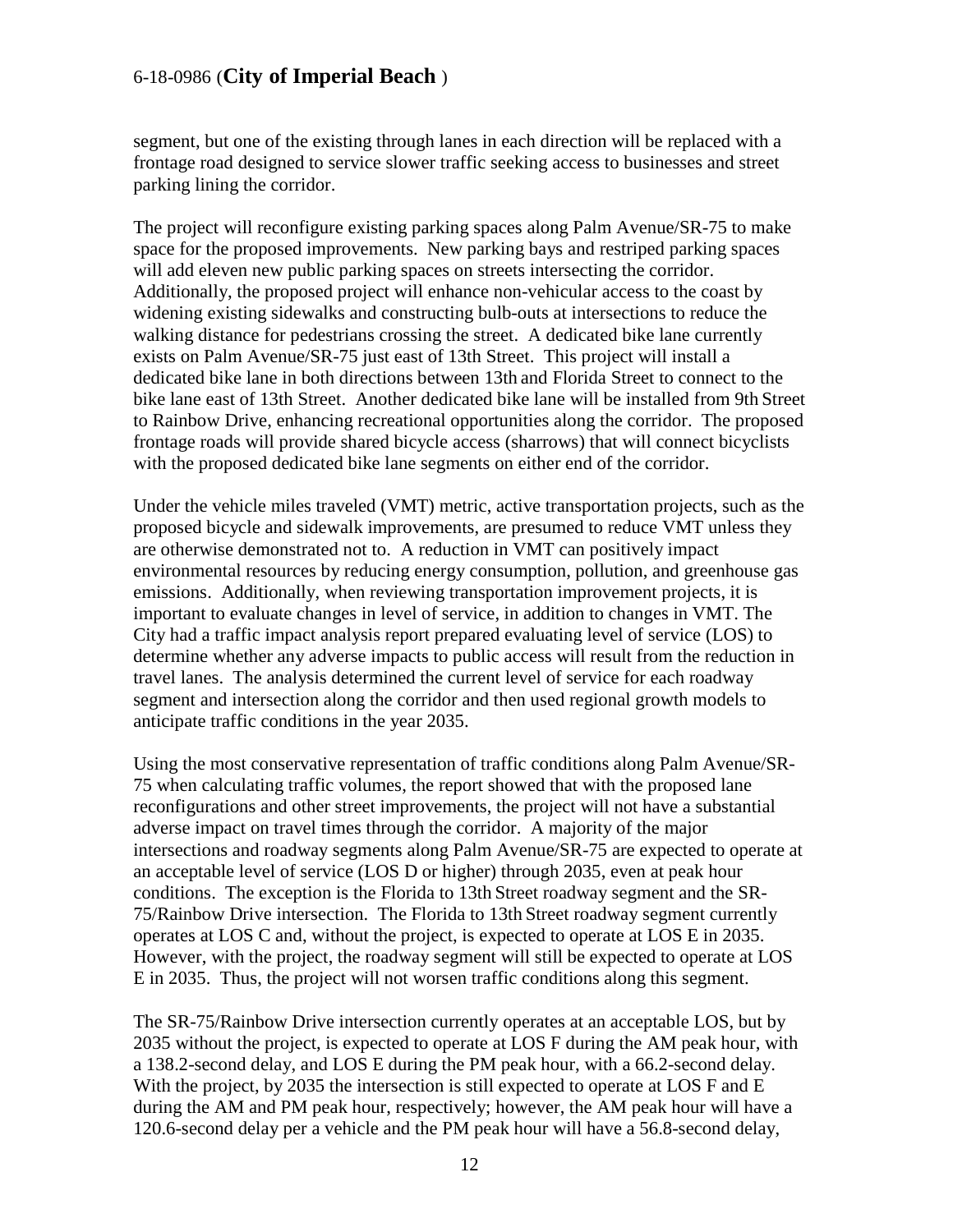which is better than the anticipated delay at this intersection without the project. Thus, the project will not exacerbate the level of service at this intersection for the duration of the AM and PM peak hours.

The traffic impact analysis report did not provide any additional data on traffic patterns during the summer; when access to the beach is at the greatest demand. The City did recently do a mobility assessment for Imperial Beach Boulevard, another major coastal access route that runs east-west, that included data on traffic patterns during both the winter and summer months. The Imperial Beach Boulevard mobility assessment's winter counts were observed during peak AM and PM hours in the month of December and the summer counts were observed during one weekday and weekend in the month of July. The assessment showed that peak hour traffic counts during the winter were higher than peak hour traffic counts during the summer. Although Palm Avenue/SR-75 and Imperial Beach Boulevard do have different use patterns (compared to Palm Avenue, IB Boulevard is much more residential in nature), they both provide similar east/west beach access. Based on the comparison between the winter and summer counts for Imperial Beach Boulevard, it is likely that that peak hour traffic counts during the summer for Palm Avenue/SR-75 are also be lower than its the winter peak hour traffic counts. As a result, the potential impacts to public access will likely be less than what is stated in the City's traffic impact analysis report for the current project.

Furthermore, the project will enhance public access to the beach by providing dedicated corridors for low-impact modes of travel (e.g. bikes, walkways, etc.) to the coast and adding eleven new parking spaces within the project site along streets intersecting Palm Avenue/SR-75. The project site contains approximately eighty-seven public parking spaces. As proposed, ninety-eight parking spaces will be provided in the corridor on sides streets extending from Emory Street to Florence Street.

New bus stops and turnout bays will accommodate visitors traveling to the coast by public transit. The San Diego Metropolitan Transit System (MTS) previously voiced concerns about a design feature consisting of raised islands proposed to delineate the frontage roads from Palm Avenue. Buses would have had to enter the frontage roads to access bus stops and the raised island would have prevented buses from easily transitioning from the frontage road to Palm Avenue, which could potentially adversely impact bus circulation. As a result of MTS's comments, the City redesigned the project to instead separate the proposed frontage roads by restriping the roadway instead of using raised medians [\(Exhibit #3\)](https://documents.coastal.ca.gov/reports/2018/12/th21c/th21c-12-2018-exhibits.pdf). **Special Condition #1** requires the submittal of final plans showing striping to separate the frontage roads from Palm Avenue.

The project will include grading of the entire project site resulting in approximately 17, 252 cubic yards of excavated/demolished materials and 8,626 cubic yards of fill/road base. The disposal site will not be identified until funds have been secured to construct the project; however, the City expects the disposal site to be located outside of the Coastal Zone. The City estimates that construction will take approximately three-and-a-half years to complete and will be spread out over a ten-year period. Construction activities will occur in segments as funding becomes available and will begin on the western end of the corridor and move east from intersection to intersection. The City does not anticipate any street closures and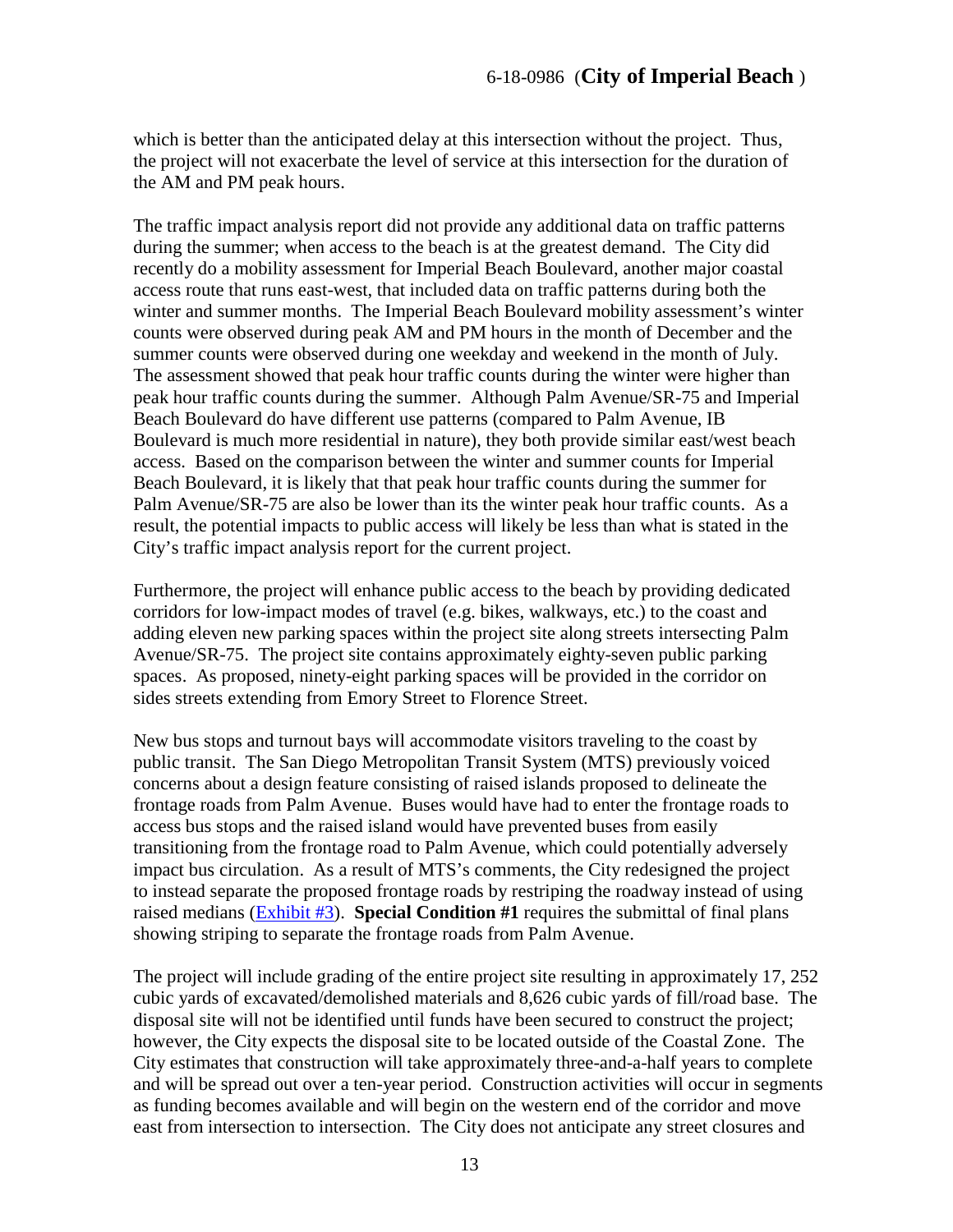will require that access through the corridor be maintained at all times. To ensure public access is not impaired by construction activities, **Special Condition #3** requires the applicant to prepare and submit a Staging Area and Public Access Plan for the review and written approval of the Executive Director.

Improvements to Palm Avenue/SR-75 will improve the safety and mobility for all modes of transit to the coast while still allowing for an acceptable level of service for vehicles traveling through this corridor. Therefore, as conditioned, the project is not anticipated to result in adverse impacts to public access.

# <span id="page-13-0"></span>**C. WATER QUALITY**

Section 30231 of the Coastal Act states in part:

*The biological productivity and the quality of coastal waters, streams, wetlands, estuaries, and lakes appropriate to maintain optimum populations of marine organisms and for the protection of human health shall be maintained and, where feasible, restored through, among other means, minimizing adverse effects of waste water discharges and entrainment, controlling runoff, [. . . ] encouraging waste water reclamation, [. . . ]*

Section 19.25.060 of the Imperial Beach LCP states in part:

*Storm Water runoff shall be minimized (in addition to satisfying the storm water requirements of IBMC Chapter 8.30, 8.31, and 8.32) by infiltrating runoff on-site provided that geotechnical studies support infiltration/percolation capabilities.*

Major roadway modification projects often involve significant infrastructure changes within the existing roadway and can adversely impact water quality if an impervious surface area is increased or significant landscaped areas are removed. However, roadway modification projects can also result in improved water quality if impervious surface areas are decreased or through the construction of infrastructure, the amount of stormwater and runoff that is captured and treated before reaching coastal waterways is increased, or the installation of drought-tolerant and native landscaping is expanded. Green street features such as landscaping, permeable pavements, and bioswales capture and filter stormwater runoff before it reaches coastal waters versus traditional streets which direct unfiltered runoff into storm sewer systems that ultimately discharge into coastal waters.

The vehicle travel lanes removed for this project will be replaced with either dedicated bike lanes or frontage roads and new landscaping within the median of the roadway, along sidewalks, and within the bioswales/bioretention basins will reduce the amount of impervious surface in the corridor. The project will implement low-impact-development strategies such as bioswales, bioretention basins, and upgraded storm drains throughout the entire corridor. The proposed bioswales and bioretention basins are designed to treat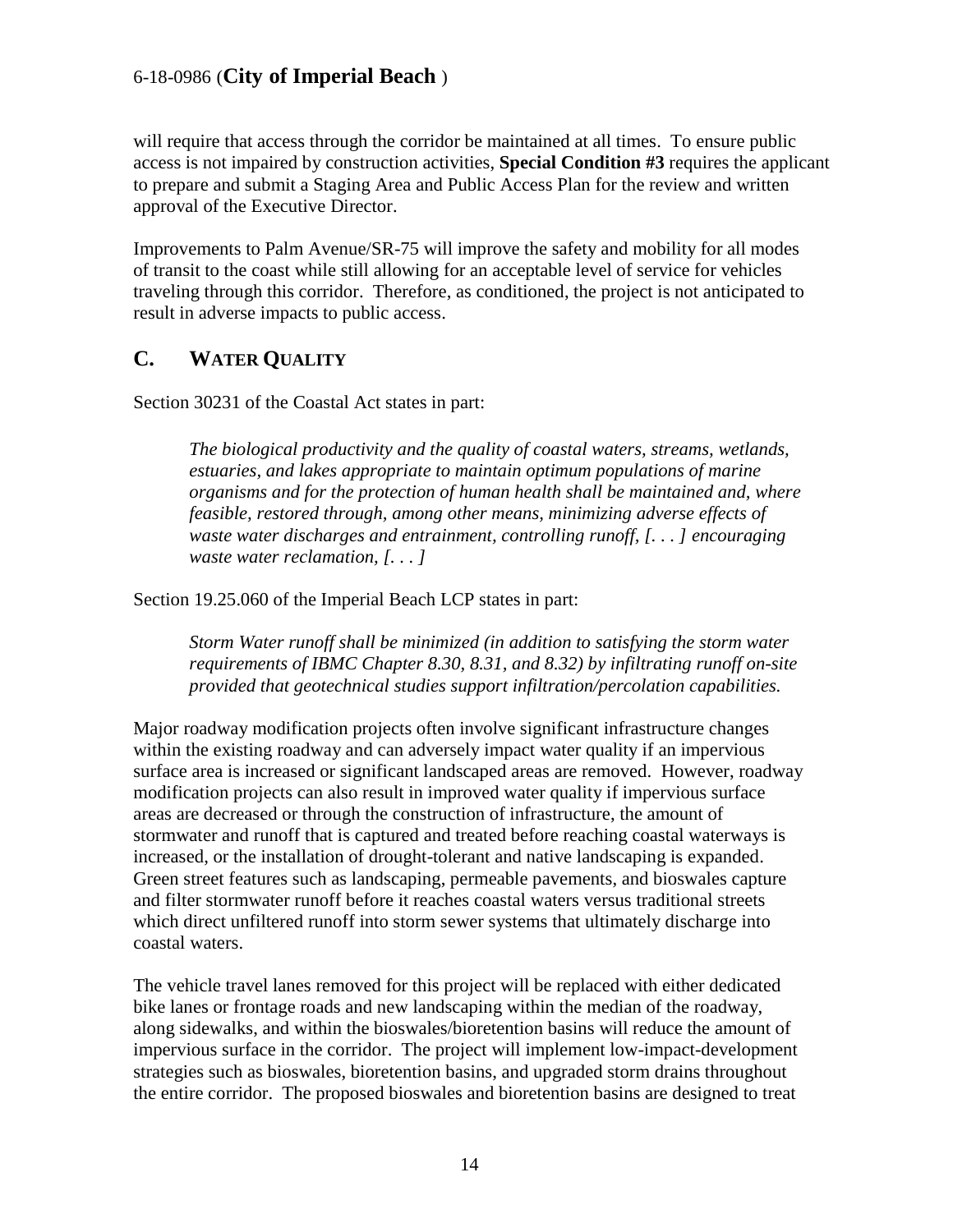surface water runoff by separating pollutants from the water, improving the water quality of the runoff before it discharges into the San Diego Bay or the Pacific Ocean.

As proposed, an existing twenty-four inch culvert located under the road west of the Rainbow Drive/SR-75 intersection discharges runoff into Pond 10A which maintains a hydrologic connection with the San Diego Bay. The existing culverts will be upsized to handle additional runoff from a connected system of new water quality features including bioswales, culverts, and inlets extending east of the Rainbow Drive/SR-75 intersection. The new inlets will collect and redirect runoff that currently pools on the highway in this location and creates unsafe driving conditions for cars traveling through the intersection. Runoff will enter the culvert from two new stormwater inlets and flow into vegetated bioswales that are designed to separate pollutants from the runoff before it discharges into coastal waters. In addition to the proposed water quality control devices, debris screens or other trash capture BMPs would add an extra layer of protection by preventing large trash and other pollutants from entering the culvert and ultimately discharging into coastal waters. **Special Condition #5** requires the applicant to submit a Construction Pollution Prevention Plan, prepared by a licensed engineer, that incorporates other BMPs designed to address contaminants associated with construction activity, as well as project elements such as trash screens or trash capture BMPs on all storm drain inlets. As further protection of water quality, **Special Condition #6** requires excavated material to be disposed of in a legal site outside of the Coastal Zone.

The Commission previously addressed runoff from SR-75 in its action to approve the Bernardo Shore development located north of the Rainbow Drive/SR-75 intersection (see CDP #6-15-0003). CDP #6-15-0003 was conditioned to address runoff from both the project site and SR-75. The northern half SR-75 will continue to drain to the Bernardo Shores BMP upon completion of the project; however, the amount of the runoff pooling east of the Rainbow Drive/SR-75 intersection is more than the Bernardo Shore's BMPs can handle. Thus, the proposed water quality control devices will collect the additional runoff and the debris screens will improve water quality by preventing trash from entering coastal waters. Therefore, as conditioned, the project is not anticipated to result in adverse impacts to water quality.

## <span id="page-14-0"></span>**D. BIOLOGICAL RESOURCES**

Section 30240 of the Coastal Act states in part:

*(a) Environmentally sensitive habitat areas shall be protected against any significant disruption of habitat values, and only uses dependent on those resources shall be allowed within those areas.*

*(b) Development in areas adjacent to environmentally sensitive habitat areas and parks and recreation areas shall be sited and designed to prevent impacts which would significantly degrade those areas, and shall be compatible with the continuance of those habitat and recreation areas.*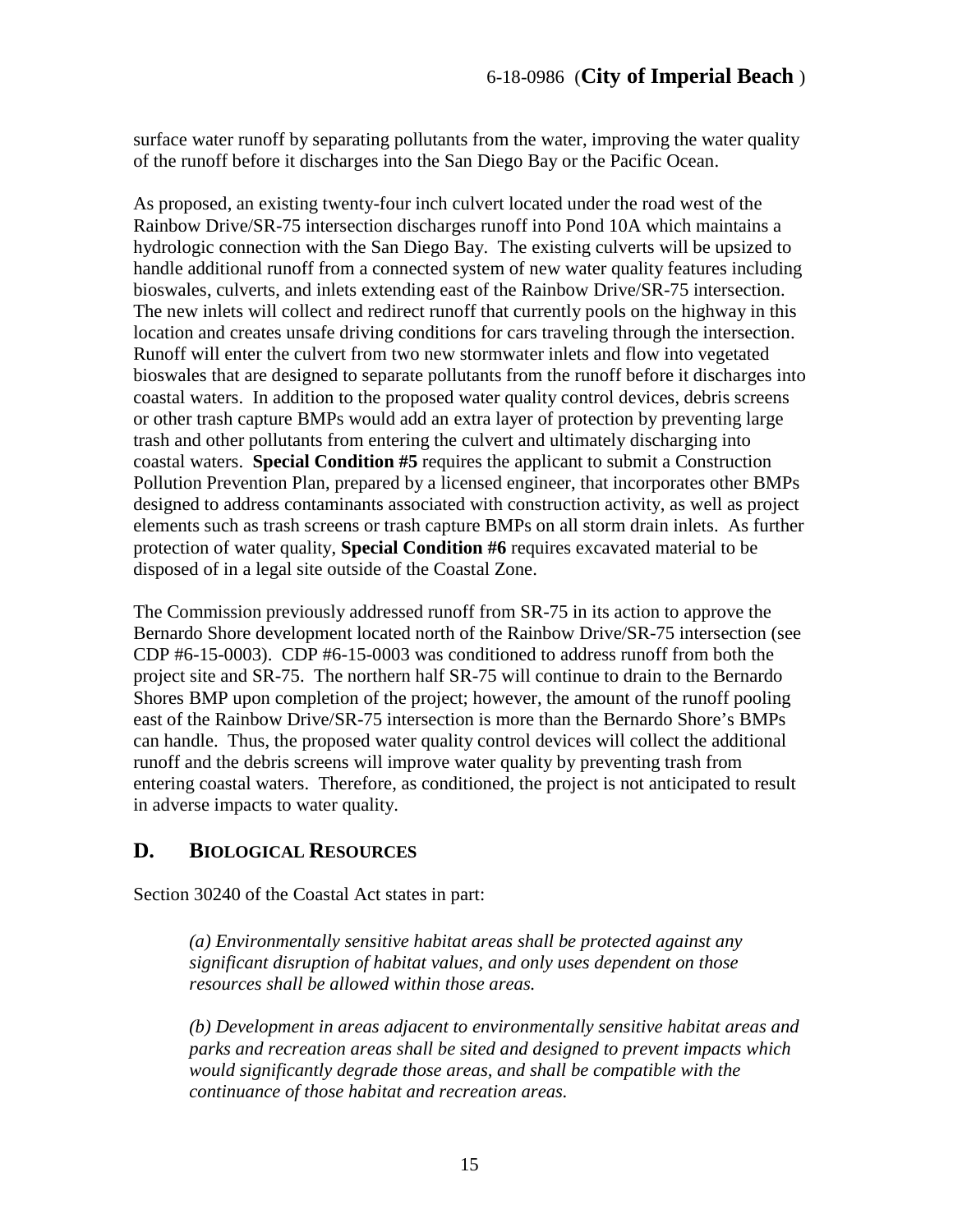Sensitive habitat area near major roadway modification projects could be disrupted or negatively impacted, especially if the roadway modification involves expansion outside its existing right-of-way. Adjacent to the eastern portion of the project area are lands within the City of San Diego Multi-Habitat Planning Area (MHPA) which is a planned habitat preserve. Additionally, the salt ponds and waters north of the project provide foraging and resting areas for migratory birds.

The project area includes Palm Avenue/SR-75 and approximately a block north and south of each side street intersecting the corridor. All construction will take place within the existing right-of-way. Street lighting and trees currently exist in the median of Palm Avenue/SR-75. The project includes the removal/relocation of several palm trees within the median of the Palm Avenue/SR-75. The Mitigated Negative Declaration for the project identified that these trees may support active nests for nesting birds species that are protected under the federal Migratory Bird Treaty Act, and removal of the trees during the breeding season could potentially result in adverse impacts to the birds. The Mitigated Negative Declaration determined that to avoid any adverse impacts to nesting birds, removal of trees that support active nests should occur outside of the breeding season for these species (February 1 to September 15). If removal must occurring during the breeding season, a qualified biologist shall conduct a pre-construction survey, ten days before the start of construction activities, to determine the presence or absence of nesting birds. If birds are detected, the qualified biologist must prepare a mitigation plan will be prepared and include measures to be implemented to ensure that disturbance of breeding activities is avoided. However, **Special Condition #4** prohibits any tree removal during the breeding season of nesting birds without specific agreement by the U.S. Fish & Wildlife Service or the California Department of Fish and Wildlife, whichever agency oversees the species in question.

As proposed, all replacement street lighting will be shielded towards the roadway to avoid disrupting migratory birds seeking refuge in the salt ponds and waters north of the project site. No invasive plant species will be planted within the project area. Therefore, as conditioned, the project is not anticipated to result in adverse impacts to any biological resources.

# <span id="page-15-0"></span>**E. VISUAL RESOURCES/COMMUNITY CHARACTER**

Section 30251 of the Coastal Act states in part:

*The scenic and visual qualities of coastal areas shall be considered and protected as a resource of public importance. Permitted development shall be sited and designed to protect views to and along the ocean and scenic coastal areas, to minimize the alteration of natural land forms, to be visually compatible with the character of surrounding areas, [. . .]*

Policy D-8 of the Imperial Beach LCP states in part: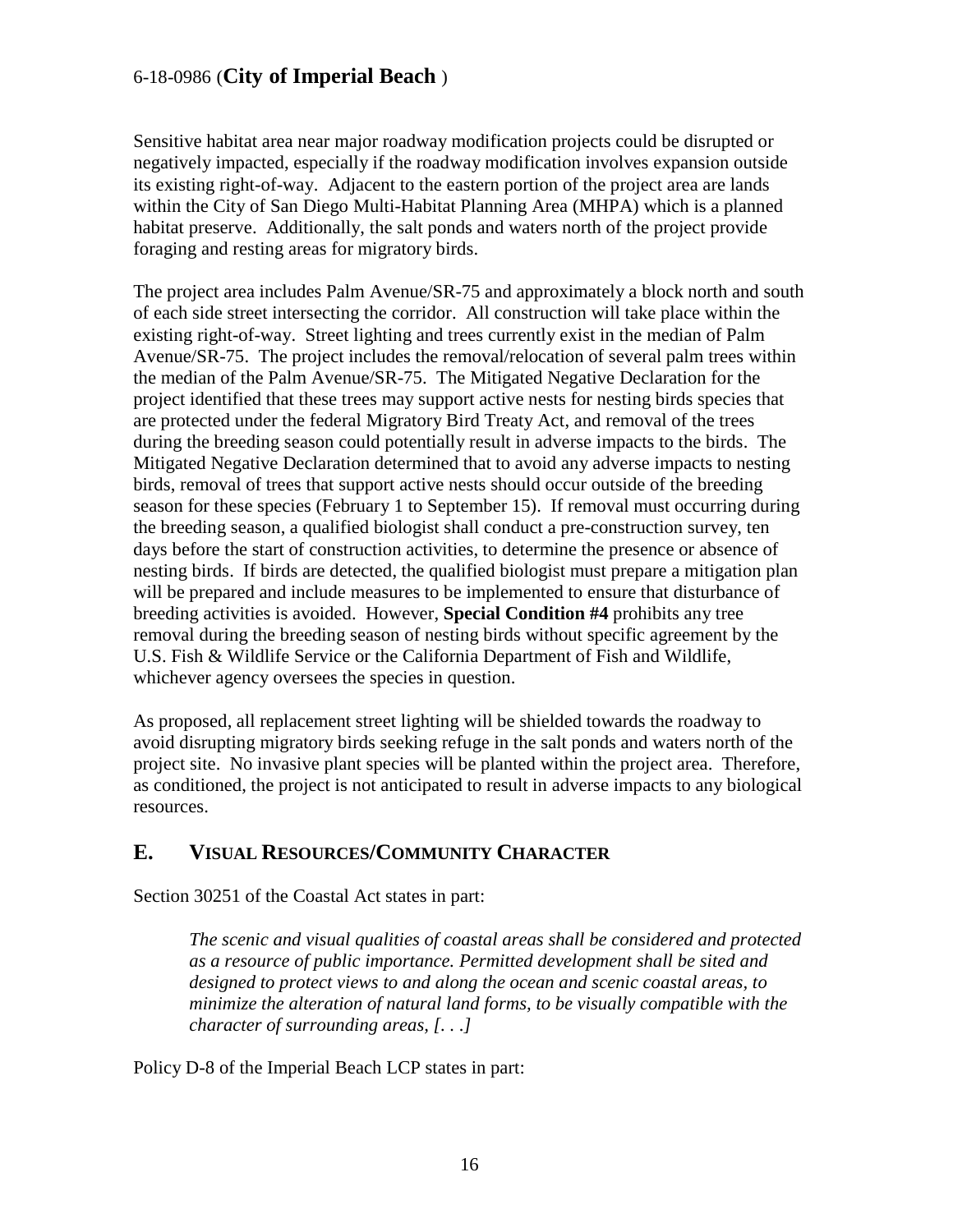*The design of development projects should respect, work with and enhance the natural features of the land.*

*Natural scenic amenities such as mature trees; watercourses and views should be integrated into the project design*

*[ . . .]*

*Development should be designed to respect and enhance the view and safety of the passerby.* 

The Design Element of the Imperial Beach LCP states in part:

Visual and Scenic Resources specific to Imperial Beach include the following:

 $[\ldots]$ 

#### **Salt Evaporation Ponds and South San Diego Bay**

The salt evaporative ponds act as the gateway to Imperial Beach as one enters into the City along State Highway 75 from either the Silver Strand area or from Interstate 5. Unlike the Pacific Ocean, these ponds are small enough to be easily understood visually. They serve as important gateways to the City....

Major roadway modification projects must be sensitive to community character and preserve existing visual resources. The project will allow for a reduction in vehicular travel lanes along Palm Avenue/SR-75 and add new landscaping. The City of Imperial Beach is about four square miles in size, making it one of the smallest cities in San Diego County. The City's LCP highlights that one of the City's key goals is the retention of the quality of life and atmosphere of a small beach-oriented town.

Palm Avenue/SR-75 extends from the Coronado city limits on the west and extends east to the San Diego city limits  $(\sim 1.2 \text{ miles})$ . The corridor is divided into four distinct segments: West End Gateway, Park, Midtown, and East End Gateway [\(Exhibit #5\)](https://documents.coastal.ca.gov/reports/2018/12/th21c/th21c-12-2018-exhibits.pdf).

The West End Gateway provides views of a former salt evaporation pond (Pond 10A), located at the southern end of the San Diego Bay, and extends from the Coronado city limits to 7th Street [\(Exhibit #6\)](https://documents.coastal.ca.gov/reports/2018/12/th21c/th21c-12-2018-exhibits.pdf). The City's certified LCP identifies the salt ponds as a visual and scenic resource specific to Imperial Beach. This area provides an entry point into the City from Coronado and is primarily characterized by mobile homes, recreation vehicles, and the Silver Strand Plaza that contains various visitor-serving uses. The Park segment consists of one block between 7th Street and Delaware Street. At this junction, SR-75, Palm Avenue, and Delaware Street intersect to form a large, triangular, landscaped median. Palm Avenue also begins its westward connection towards Seacoast Drive at this junction. The Midtown segment extends from Delaware Street to Florida Street. This segment provides access to much of the corridor's commercial zones containing visitor-serving uses for coastal tourists and locals alike. The businesses along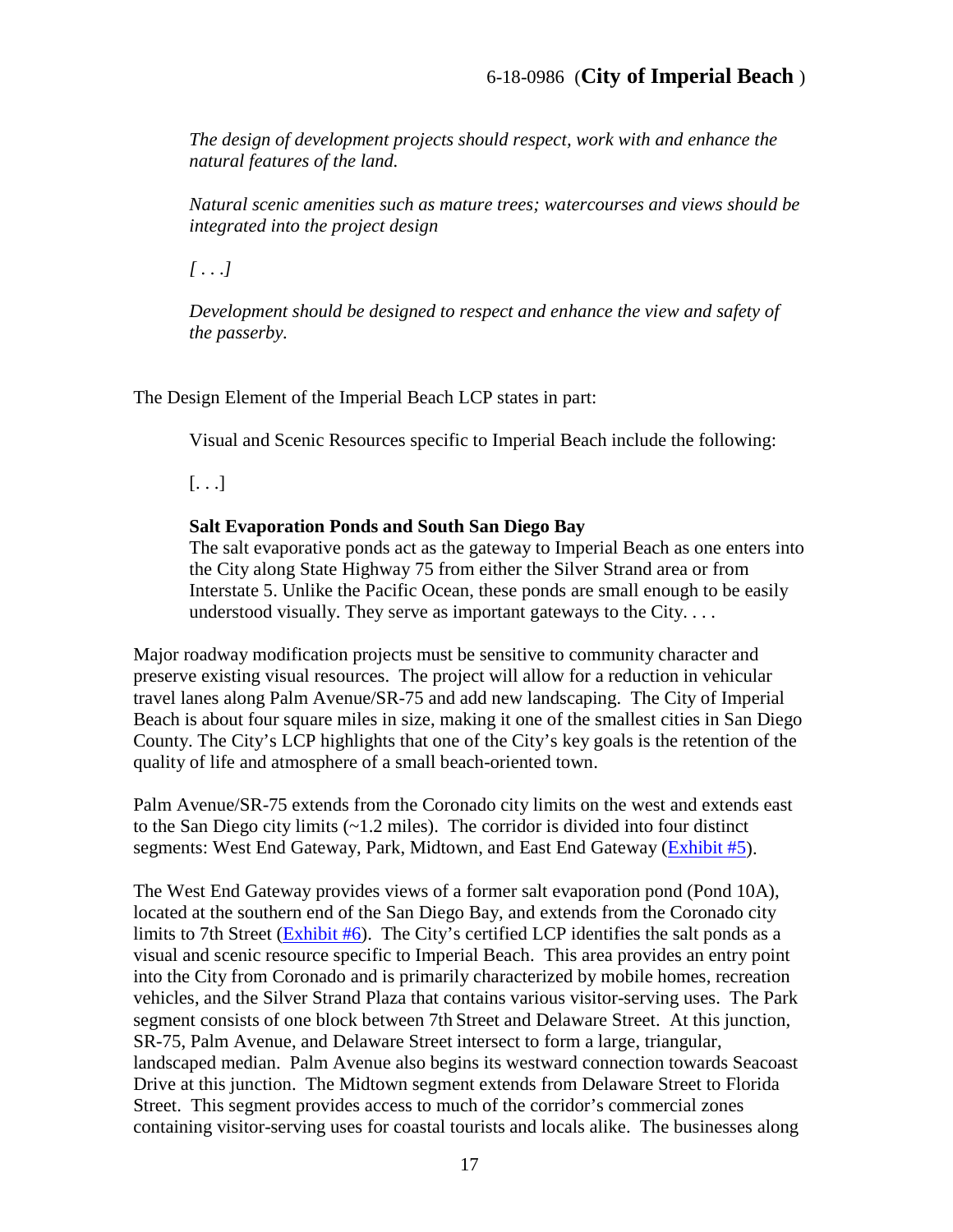the segment are mostly auto-oriented, but key destinations such as the Imperial Beach Shopping Center generate a significant amount of pedestrian traffic. The Breakwater Town Center, which will be located between 7th and 9th Street, is anticipated to generate more pedestrian traffic along the corridor. The East End Gateway extends from Florida Street to the San Diego city limits. This segment provides an entry point into the City from San Diego and is primarily characterized by commercial uses such as offices and restaurants.

Overall, the project is expected to enhance the visual quality of the corridor by creating wider medians with additional landscaping, wider sidewalks with shade trees, narrower traffic lanes, bike lanes and bulb-outs at intersections, more public open spaces, signage, landscaping, public art, and wayfinding features to improve the pedestrian experience and pedestrian scale of the corridor. Eliminating a travel lane and reusing that space to add public amenities and frontage roads will help retain the atmosphere of a small beachoriented town. The majority of the proposed improvements will occur at or near grade and thus are not expected to adversely impact any existing scenic views. Mature trees proposed in the West End Gateway segment on the east side of SR-75 could potentially impact views of the salt evaporation ponds. No trees are proposed in this area, but to ensure new landscaping does not adversely impact views, **Special Condition #2** requires that landscaping on the east side of the highway between SR-75 and Pond 10A be no taller than three feet at maturity. Therefore, as conditioned, the project is not expected to result in adverse impacts to visual resources or community character.

## <span id="page-17-0"></span>**F. COASTAL HAZARDS**

Section 30235 of the Coastal Act states, in part:

*Revetments, breakwaters, groins, harbor channels, seawalls, cliff retaining walls, and other such construction that alters natural shoreline process shall be permitted when required to serve coastal-dependent uses or to protect existing structures or public beaches in danger from erosion, and when designed to eliminate or mitigate adverse impacts on local shoreline sand supply.*

Section 30253 of the Coastal Act states, in part:

*New development shall do all of the following: (a) Minimize risks to life and property in areas of high geologic, flood, and fire hazard.* 

*(b) Assure stability and structural integrity, and neither create nor contribute significantly to erosion, geologic instability, or destruction of the site or surrounding area or in any way require the construction of protective devices that would substantially alter natural landforms along bluffs and cliffs.*

The Coastal Act requires that new development be sited and designed to be safe from hazards and to not adversely impact coastal resources. Low-lying public infrastructure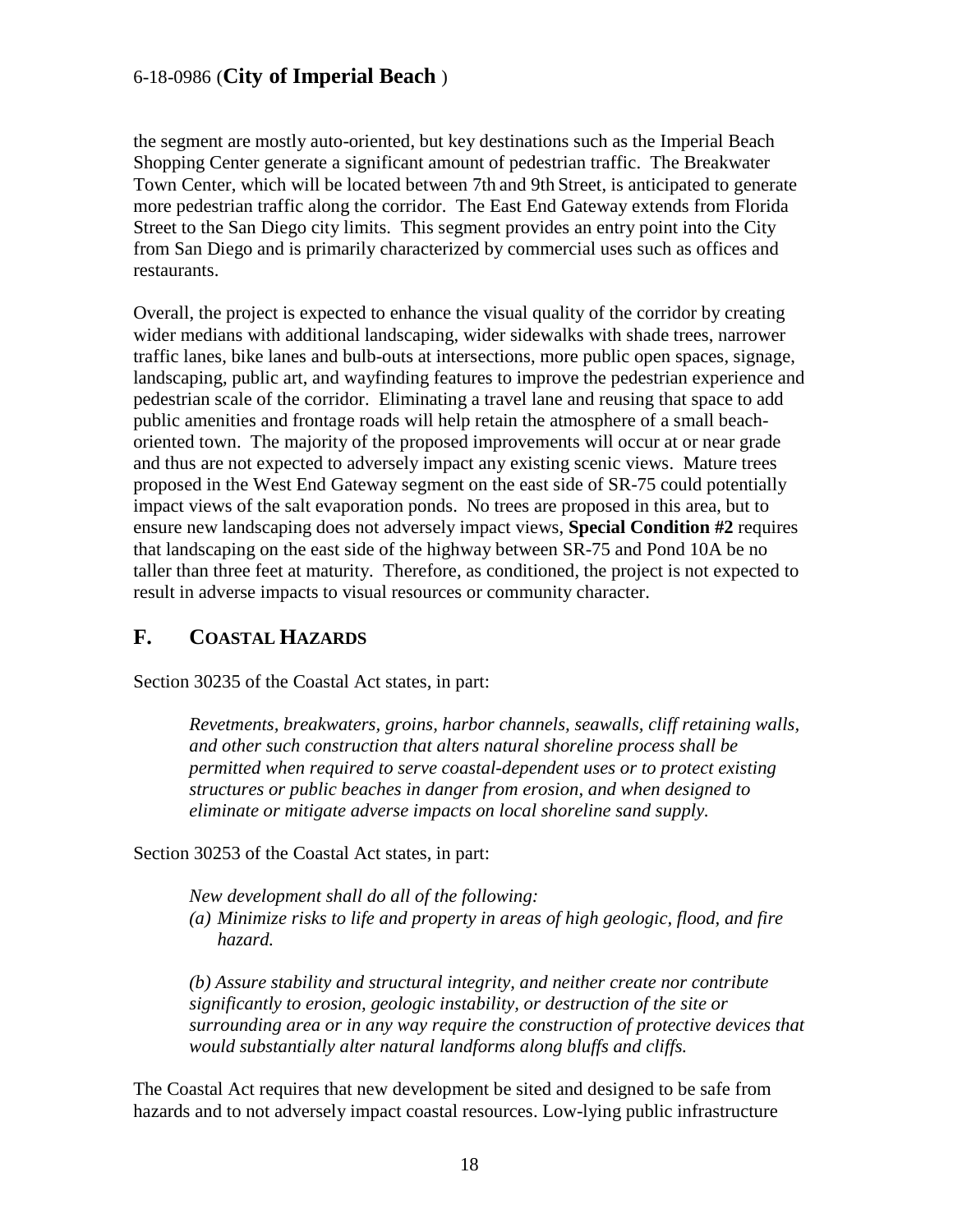near the coast can potentially be at risk of impaired function due to coastal hazards such as erosion, flooding, and inundation. Sea level rise is expected to exacerbate existing coastal hazards by raising mean water levels and extending flood zones inland. Vulnerable coastal access roads may have to be realigned or elevated to avoid coastal hazards to maintain the roadway as a viable transportation route. New development should be planned and located to be safe from hazards and may not require protection over its entire lifespan.

The City prepared a city-wide sea level rise vulnerability assessment in 2016. The results of the assessment showed that portions of Palm Avenue/SR-75 from both the Coronado city limits to Rainbow Drive and 8th to Emory Street will be flooded between one to two meters when sea level rise reaches 1.5 meters, during a 100-year storm, which could occur around the year 2100. Thus, the proposed improvements will likely be at risk within the next 75-100 years.

City of Imperial Beach is particularly vulnerable to rising sea levels as it not only fronts on the ocean, but sits between San Diego Bay to the north and the Tijuana Slough to the south. Thus, major public improvements should be carefully considered before siting in areas that are subject to risk. Due to the extent of coastal hazard risks to the entire city and that the project corridor is not be the most vulnerable public infrastructure at risk, the anticipated sea level rise impacts must be addressed comprehensively through the LCP. The City is currently working on a comprehensive LCP Update that will identify adaptation strategies to address the vulnerabilities identified in the 2016 assessment. The proposed project will not increase the project corridor's vulnerability to coastal hazard risks in any way. Thus, at this time, the proposed project can be found consistent with the hazard policies of the Coastal Act.

# <span id="page-18-0"></span>**G. LOCAL COASTAL PLANNING**

Section 30604(a) also requires that a coastal development permit shall be issued only if the Commission finds that the permitted development will not prejudice the ability of the local government to prepare a Local Coastal Program (LCP) in conformity with the provisions of Chapter 3 of the Coastal Act. In this case, such a finding can be made.

The subject site is located in the City of Imperial Beach, which has a certified LCP; however, a portion of the project corridor is located in the City's appealable permit jurisdiction and a portion within the Commission's original permit jurisdiction. The standard of review for consolidated permits is the Chapter 3 policies of the Coastal Act, with the City's LCP used as guidance. The Circulation Element of the certified LUP contains a figure (Figure C-5) that depicts the section of SR-75 from 7th Street to Delaware Street as a 4 Lane Major Street, with two vehicular travel lanes in each direction. However, this segment currently functions as a 6 Lane Prime Arterial with three vehicular travel lanes in each direction. It is unclear when this section of SR-75 was striped to include an extra lane in both directions. Regardless, this project will turn this section back to a 4 Lane Major Street, consistent with its street classification in the City's certified LCP. As conditioned, the proposed development is consistent with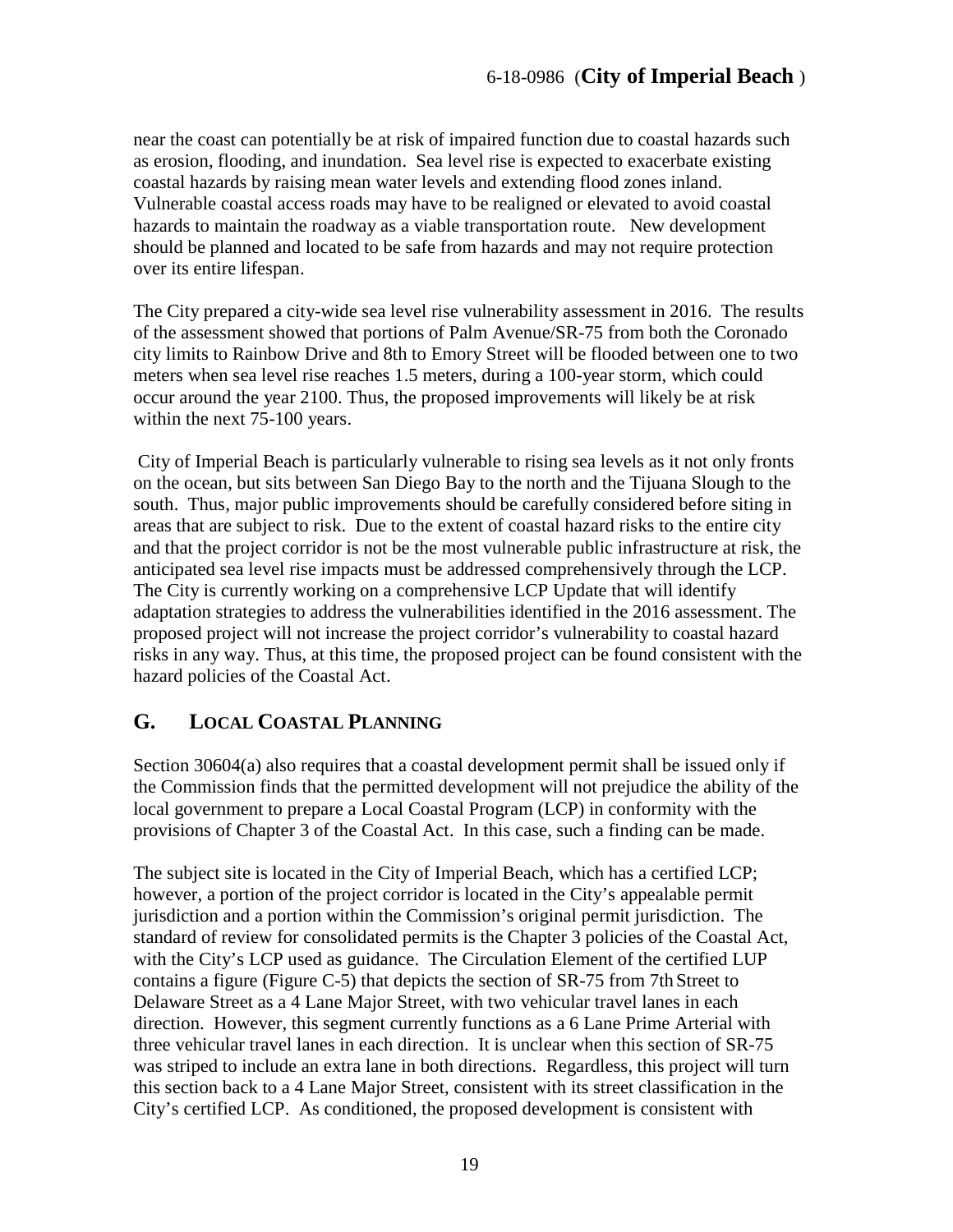Chapter 3 of the Coastal Act and with the City of Imperial Beach LCP. Approval of the project, as conditioned, will not prejudice the ability of the City of Imperial Beach to continue to implement its LCP.

# <span id="page-19-0"></span>**H. CALIFORNIA ENVIRONMENTAL QUALITY ACT**

Section 13096 of the Commission's Code of Regulations requires Commission approval of Coastal Development Permits to be supported by a finding showing the permit, as conditioned, to be consistent with any applicable requirements of the California Environmental Quality Act (CEQA). Section 21080.5(d)(2)(A) of CEQA prohibits a proposed development from being approved if there are feasible alternatives or feasible mitigation measures available which would substantially lessen any significant adverse effect which the activity may have on the environment. The City of Imperial Beach adopted a Final Mitigated Negative Declaration in February 2016 (SCH #2015041055) for the proposed project.

The project has been conditioned in order to be found consistent with the Chapter 3 policies of the Coastal Act. Mitigation measures, including conditions designed to avoid adverse impacts to birds when removing trees, to protect water quality, maximize public access, and to preserve public views and community character, will avoid or minimize all adverse environmental impacts. As conditioned, there are no feasible alternatives or feasible mitigation measures available which would substantially lessen any significant adverse impact which the activity may have on the environment. Therefore, the Commission finds that the proposed project is the least environmentally-damaging feasible alternative and can be found consistent with the requirements of the Coastal Act to conform to CEQA.